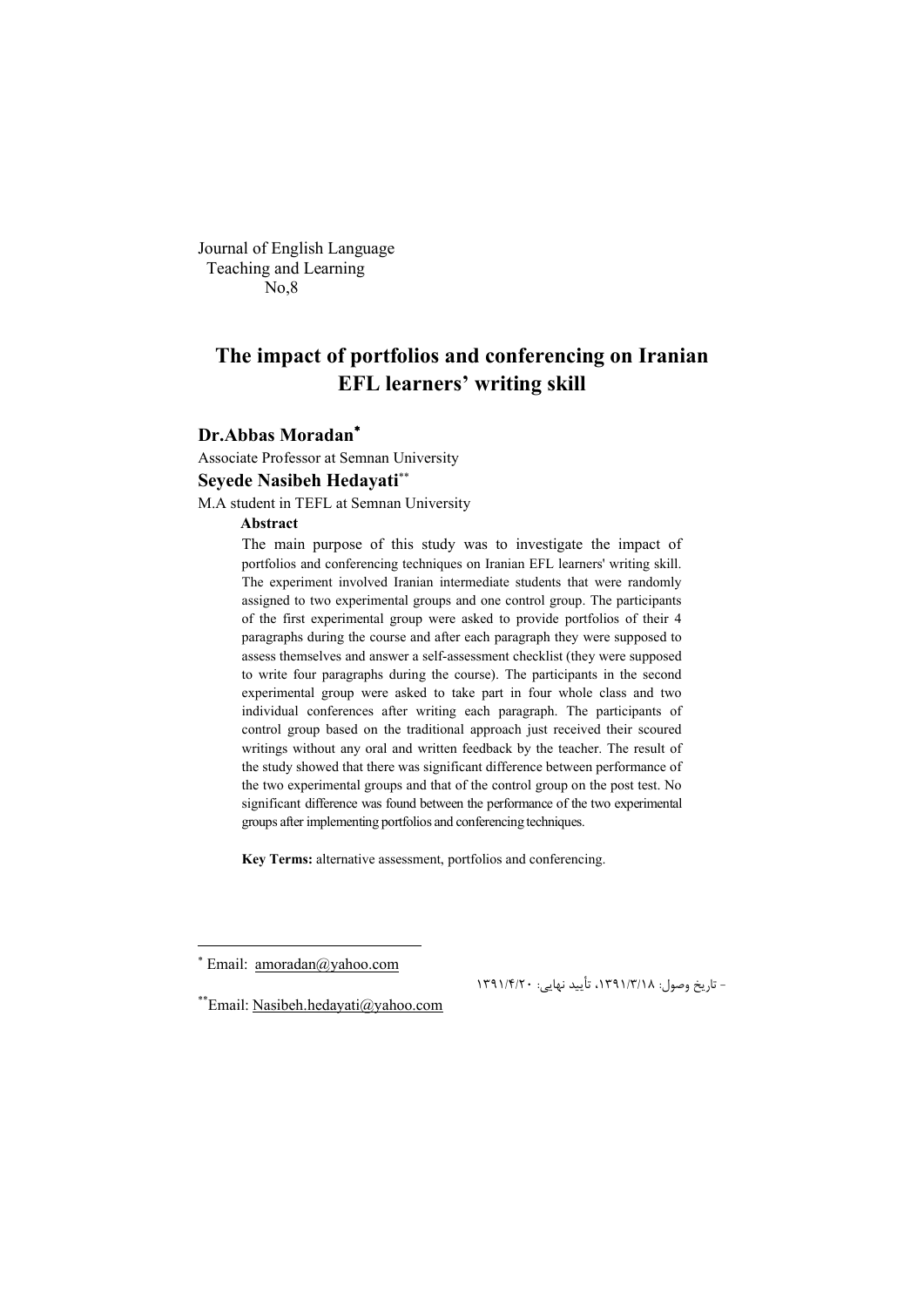#### **Introduction**

Over the past several years, there has been a great interest in using alternative assessment techniques (Goldestein and Conrad, 1990; Aljaafreh and Lantolf, 1994; Hirvela and Sweetland, 2005; Lynch and Shaw, 2005).This movement tries to have, more democratic, and taskbased methods of evaluation in testing a learner's language proficiency (Brown and Hudson 1998; Aschbacher 1991; Herman, Aschbacher, and Winters 1992; Huerta-Macías 1995). Alternative assessment techniques, evaluating both process and product of learning (Belanoff and Dickson, 1991; Genesee and Hamayan, 1994; Hamayan, 1995), providing useful, informative information (Clapham, 2000; Alderson and Banerjee, 2001), motivating learners by involving them in evaluating process (Broadfoot, 1986; Worf et al., 1991; Gardnev, 1992; Wiggins, 1993), and Promoting autonomous and selfdirected learning (Brindly, 2001), establish a strong connection between assessment, teaching and learning which is in sharp contrast with traditional methods of testing. As McNamara (2000) points out: "This approach stresses the need for assessment to be integrated with the goals of the curriculum and to have a constructive relationship with teaching and learning". It means considering teaching, learning and assessment as an integrated and interdependent chain of event (Lee, 2007).

The procedures used within this paradigm include checklists, journals, logs, videotapes and audiotapes, self-evaluation, teacher observations, portfolios, conferences, diaries, self-assessments and peer-assessments (Brown and Hudson 1998). These procedures have been called "Alternatives in Assessment" (Brown, 2004) as opposed to traditional assessment techniques such as multiple choice, cloze test, dictation, etc.

Table (1) introduces the main differences between the two approaches(Brown, 2004, p.13).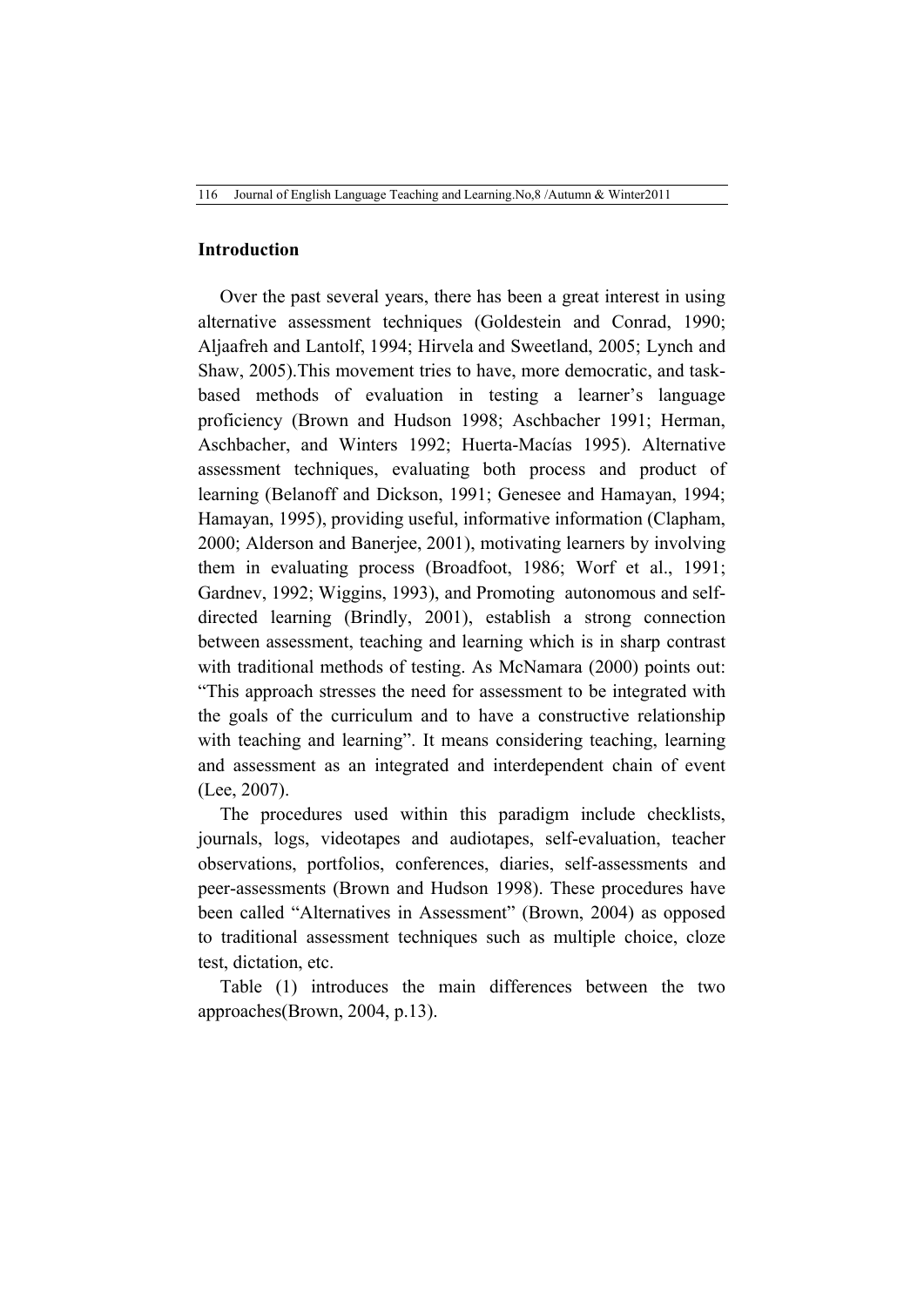| <b>TRADITIONAL ASSESSMENT</b> | <b>ALTERNATIVE ASSESSMENT</b>        |
|-------------------------------|--------------------------------------|
| One shot, standardized exams  | Continuous long-term assessment      |
| Timed, multiple-choice format | Untimed, free-response format        |
| Decontextualized test items   | Contextualized communicative tasks   |
| Scores suffice for feedback   | Individualized feedback and washback |
| Norm-referenced scores        | Criterion-referenced scores          |
| Focus on the "right" answer   | Open-ended, creative answers         |
| Summative                     | Formative                            |
| Oriented to product           | Oriented process                     |
| Non-interactive performance   | Interactive performance              |
| Fosters extrinsic motivation  | Fosters intrinsic motivation         |
|                               |                                      |

*Table1. Traditional and alternative assessment*

There have been numerous approaches in the history of teaching writing; product approach, process approach, English for academic purposes (Silva, 1990). They have come and gone and in spite of these changes writing is still a difficult task for learners and teachers and researchers are still dissatisfied with these approaches.

Nowadays alternative assessments such as portfolios, conferencing, peer assessment and self-assessment are used as an alternative to put an end to one shot traditional assessment. The main problem of traditional methods was that they just focused on writing as a product, while alternative assessments emphasize both product and process. That's why when portfolios introduced it gained prominence among teachers (Burch, 2000; Hirvela and Sweetland, 2005).

Advantages of portfolios exist in a large number in literature (e.g. Brown, 2004; Burch, 2000; Genesee and Upsure, 1996; Nezakatgoo, 2005, Song and August, 2002). Brown (2004) categorized potential benefits of portfolios as:

- Foster intrinsic motivation, responsibility, and ownership,
- Promote student-teacher interaction with teacher as facilitator,
- Individualize learning and celebrate the uniqueness of each student,
- Provide tangible evidence of a student's work,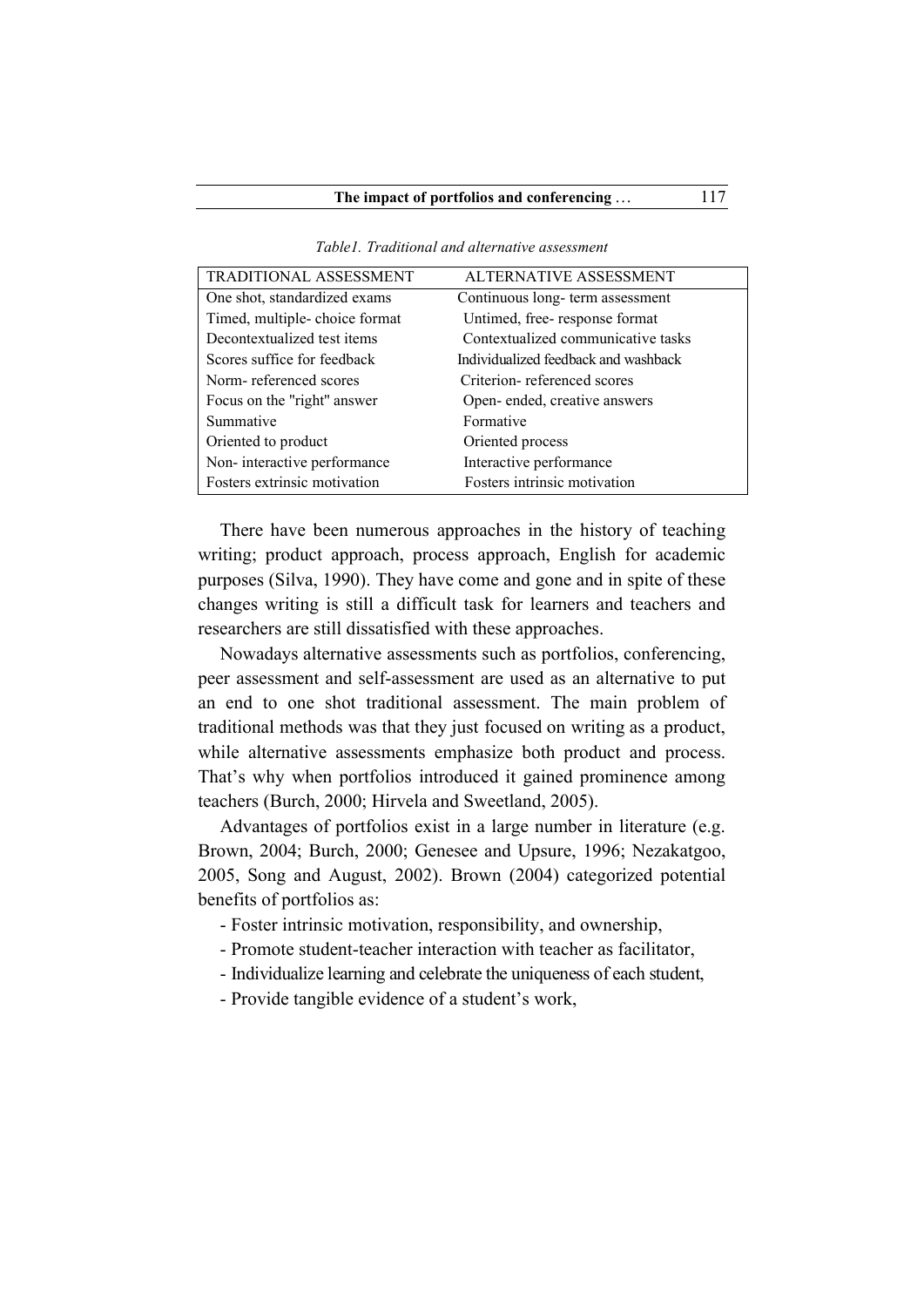- Facilitate critical thinking self-assessment, and revision process,

- Offer opportunities for collaborative work with peers, and

- Permit assessment of multiple dimensions of language learning (p257).

Portfolio can include a range of materials like essays, reports, audio or video, homework, self and peer assessment (Brown, 2004). In this study, the students' portfolios include self-assessment.

Conferencing as another methods of alternative assessment typically involves students discussions of their weaknesses and strengths with the teacher (Genesee and Upsure, 19996).Genesee and Upsure claim that conferences are different from other forms of assessment in that "they focus directly on learning process and strategies" (p.110)

The advantages of conferencing have been emphasized in literature (Genesee and Upsure, 1996; Brown, 2004; Besharati, 2004; Firroz zareh, 2006; Heidari, 2009). Brown and Hudson (1998) state that in total, the advantages of conferences are that teachers can use them to:

Foster student reflection on their own learning process;

Help students develop better self images;

- Elicit language performances on particular tasks, skills or other language points;

Inform, observe, mold and gather information about students (p.663).

Elahinia (2004) in a research examined the assessment of writing through portfolios and achievement test. Her study consists of two groups, one experimental group which are assessed through portfolios and one control group that are assessed based on traditional achievement tests. She not only assured the advantage of portfolio but also came to this conclusion that portfolio can change students negative attitude toward writing

To investigate the value of portfolios as a tool for students' preparation of micro-level skills for their final examinations, Nezakatgoo (2005) made a comparison between portfolios based and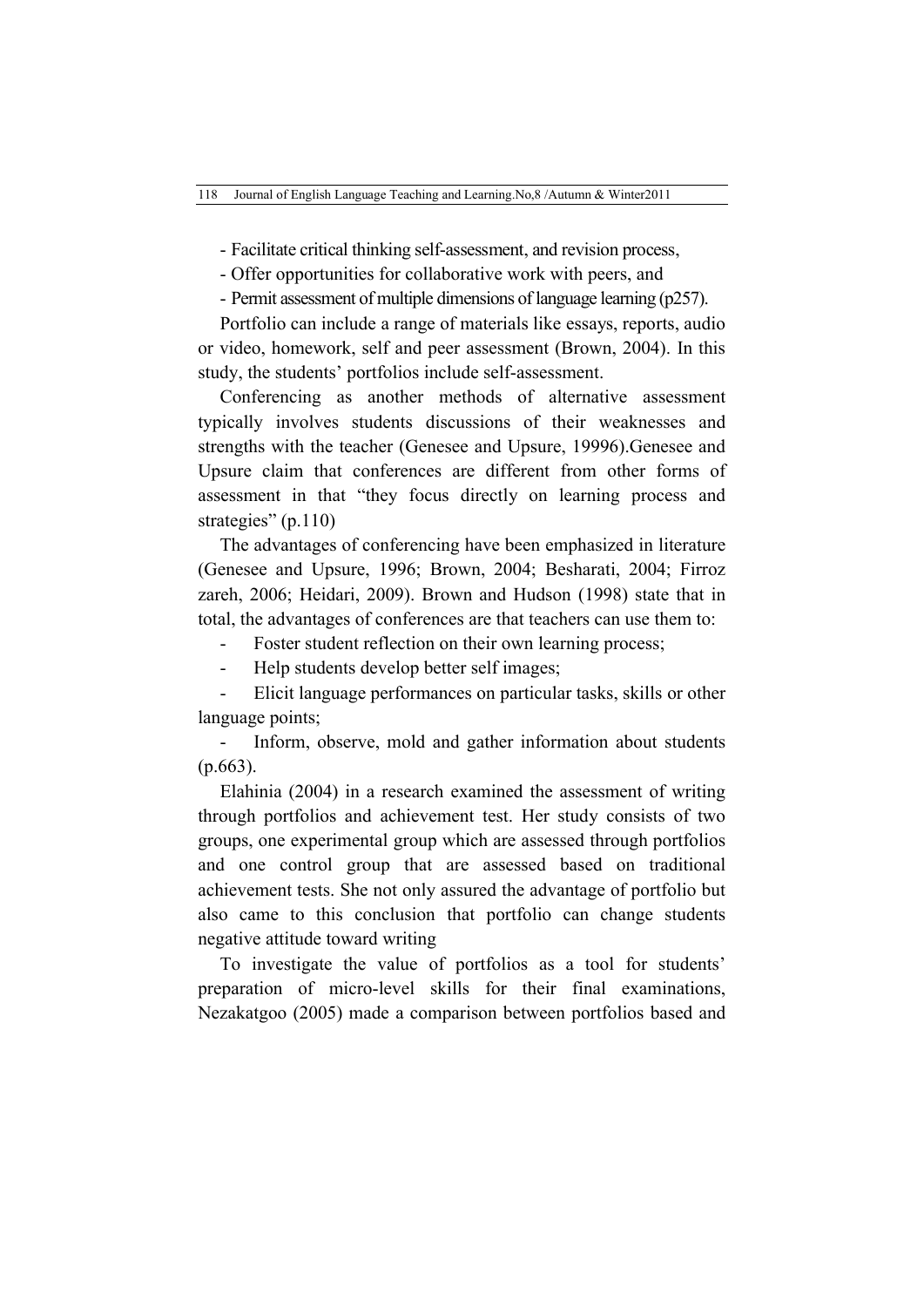non-portfolios based writing classroom. The result of the study revealed a significant difference between the two groups. The use of portfolios in his class helped improve students' final examination score and their mastering of the mechanics.

Ghoorchaei, Tavakoli, & Nejad Ansari (2010) examined the impact of portfolio assessment as a process-oriented assessment on Iranian EFL students' writing ability. There was a comparison between two groups; one experimental group that received portfolio as a treatment and a control group that was taught writing based on traditional approach. The findings suggested that portfolios assessment empowers students learning of writing. They provided both quantitative and qualitative data.

Pezeshki (2010) made a comparative study of e-portfolio, portfolio and conventional writing classes. In her experiment there are two experimental and one control groups. She concluded that there is no significant difference among these methods considering their effect on Iranian students writing.

To investigate the effect of portfolio assessment on writing, Sharifi, & Hassaskhah (2011) tried a time series design. In the first half of the semester a traditional –based teaching and in the second half a portfolio-based teaching was used. There were 5 pre tests and five post tests. They come to this conclusion that there is a close relationship between teaching and testing and portfolio has a positive effect on students writing ability.

In a research Besharati (2004) has considered the relationship between Iranian students' listening comprehension and alternatives in assessment (conferencing and self- assessment). During a semester he investigated the influence of self-assessment and conferencing on students listening comprehension skill. There were one experimental group and one control group. At the end she asserts the positive effect of alternatives in assessment.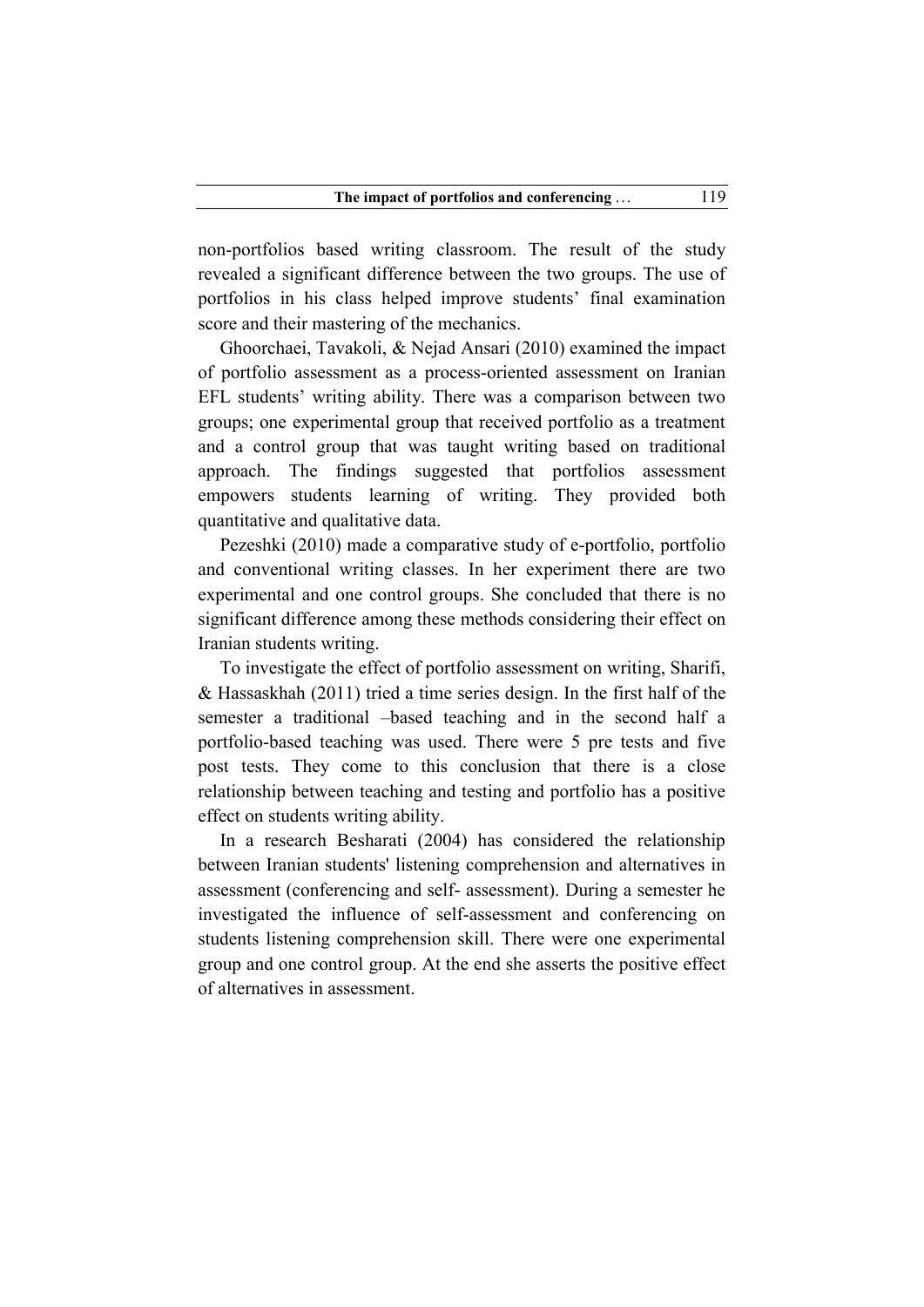In a similar study, Firooz Zareh (2006) has investigated the relationship between Iranian students' reading comprehension and alternative assessments (conferencing and self- assessment). Here again there were one experimental and one control group. According to his study alternative assessment had a positive effect on students reading comprehension.

In another investigation Zarghami (2011) has examined the impact of student generated test and conferencing on Iranian students' grammar acquisition. Based on the results obtained from two experimental groups and one control group, she assured the inclusion of alternative assessment procedures in assessment and instruction.

While the new movement promises more humanistic and rewarding methods of testing and teaching and thus has a lot to offer, most teachers are not quite familiar with the new concepts and practices within the emerging paradigm. To enlighten the views of interested teachers, it can be a good to analyze the effect of portfolios and conferencing, on writing improvement of students which usually EFL students are weak at and to compare the results of their final exam with those of students who have been taught in a traditional class.

#### **Methodology**

#### **Participants**

The participants of this study were 92 male, Iranian, intermediate EFL students, majoring different courses (IT, Compute, Engineering), in Engineering Faculty of Kurdistan University. They were freshmen with an average age of 22. The participants were members of three classes taking a course named General English. These classes were randomly assigned to three conditions; two experimental groups each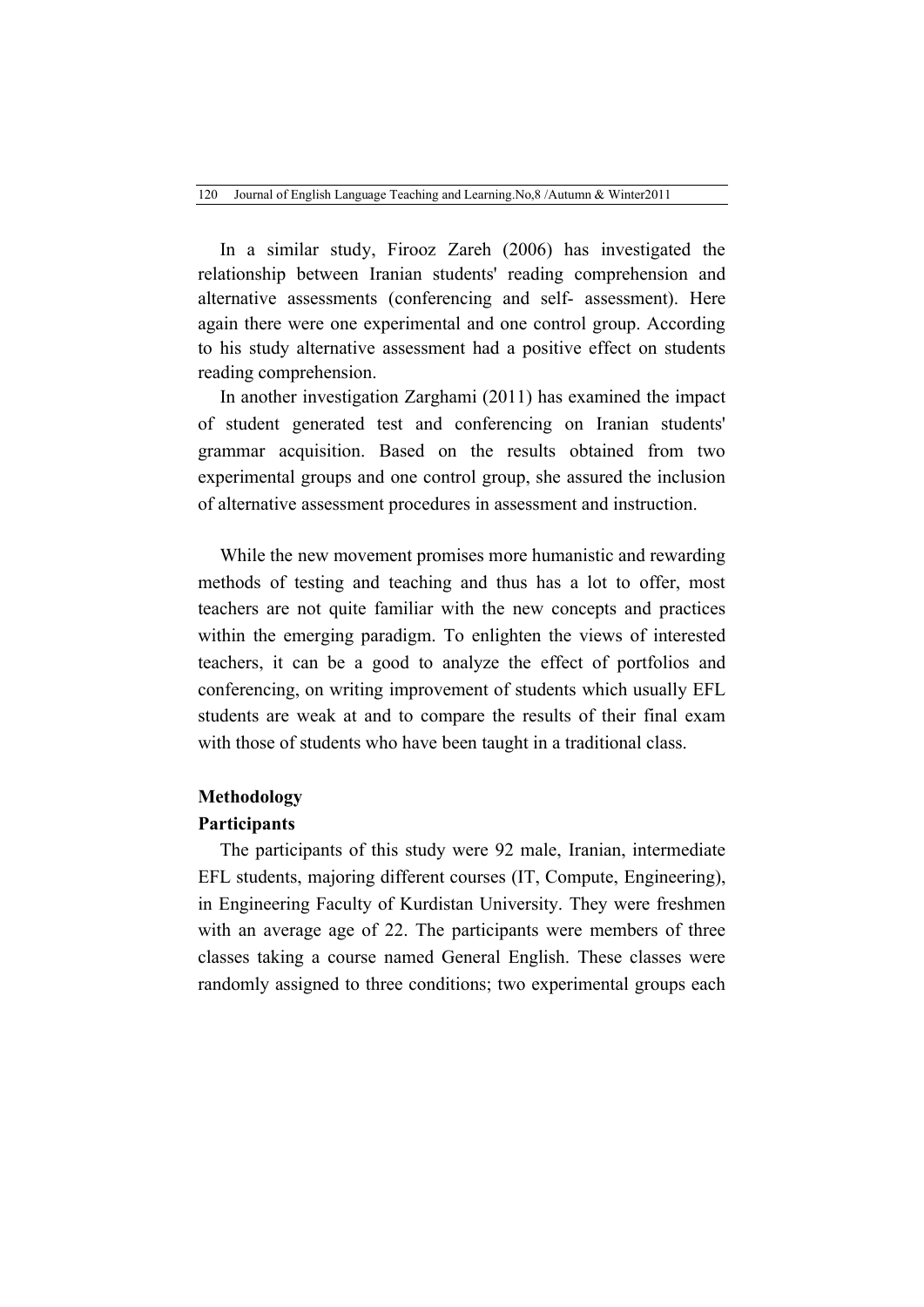of which consist of 30 students and one control group consist of 32 students.

#### **Instrumentation**

The data required for this study was collected via a Nelson test, a topic-based paragraph writing as pre test and post test.

#### **Nelson English language test**

For checking the homogeneity of the three groups, first a Nelson English language test of 300D series was piloted on a group of ten students relatively at the same proficiency level as participants; however, it was found to be considerably beyond their level. Therefore, a Nelson English language test 300Awas administered to three groups, after being piloted on another group of ten students at the same level of proficiency as the participants in the study. The test consisted of 50 multiple-choice items, including 37 structures, 7 lexical and 5 pronunciation questions, to each of which one point was assigned. The total score of the test was 50 and the subjects had 40 minutes to answer it.

Next for obtaining reliability of the scores of Nelson Test 300 A, the Kuder-Richardson (KR-21) formula was used. The reliability index concluded in this way was .73.

#### **Topic-based Paragraph Writings as pre test and post test**

About 50 TOFEL argumentative (agree or disagree) writing topics were taken from the Internet by the researcher. The researcher and the teacher decided on argumentative writing. University students as future authors of articles need to learn to write their own idea and support it. Argumentative seemed more suitable for these university students than either narrative or descriptive.

One of the topics was chosen by the researcher and the teacher to be used as post test and pre test. Four more topics were chosen to be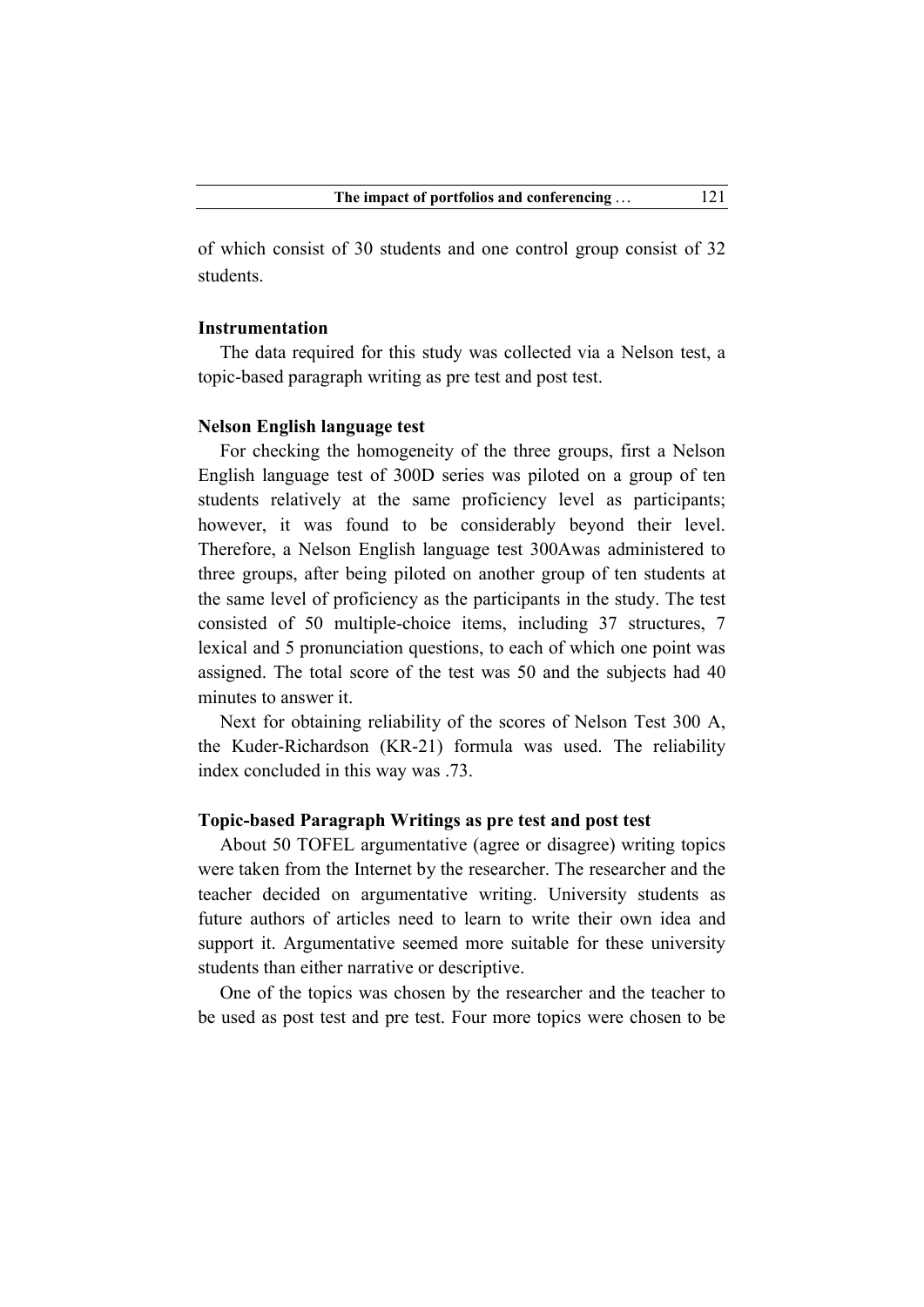given to the students during the course to write about. The researcher and the teacher tried to choose topics that are related and close to the topic of their book: Vocabulary Development 3: Cause and Effect.

In order to check the reliability of the post test and the pre test, inter rater reliability was used based on the judgments of two raters, the teacher and the researcher.

#### **Procedure**

In order to collect appropriate data for this study, the following steps were taken:

In the first session of the treatment, the Nelson English Test 300 A was given to the three groups (two experimental and one control group). In addition a topic was given to them as the pre test and they were told to write a paragraph of at least 150 words. They were given 40 minutes for the Nelson Test and 30 minutes for the topic based paragraph writing. During paragraph writing, they were allowed to use dictionary or to ask the teacher questions if they did not know a word.

Two raters, the researcher and the teacher scored the paragraphs based on Jacobs et al.'s writing scale (1981, cited in Campos, 2010) (Appendix A). Some of the papers were chosen randomly from among the papers and were scored by the two raters. A correlation coefficient was then calculated between the scores given by each rater to each student. Because the correlation coefficient for the two rater was high (.80) (Hyland, 2003), the researcher decided that the rest of the papers on the four topics during the experiment be only scored by the teacher, since it wasn't practical to have a second rater.

During the treatment the students were assigned four topics to write a paragraph of at least 150 words for each. Each of three groups went through different treatments which will be explained bellow. After the treatment, students were given the same topic that was used as the pre test which functioned as post test.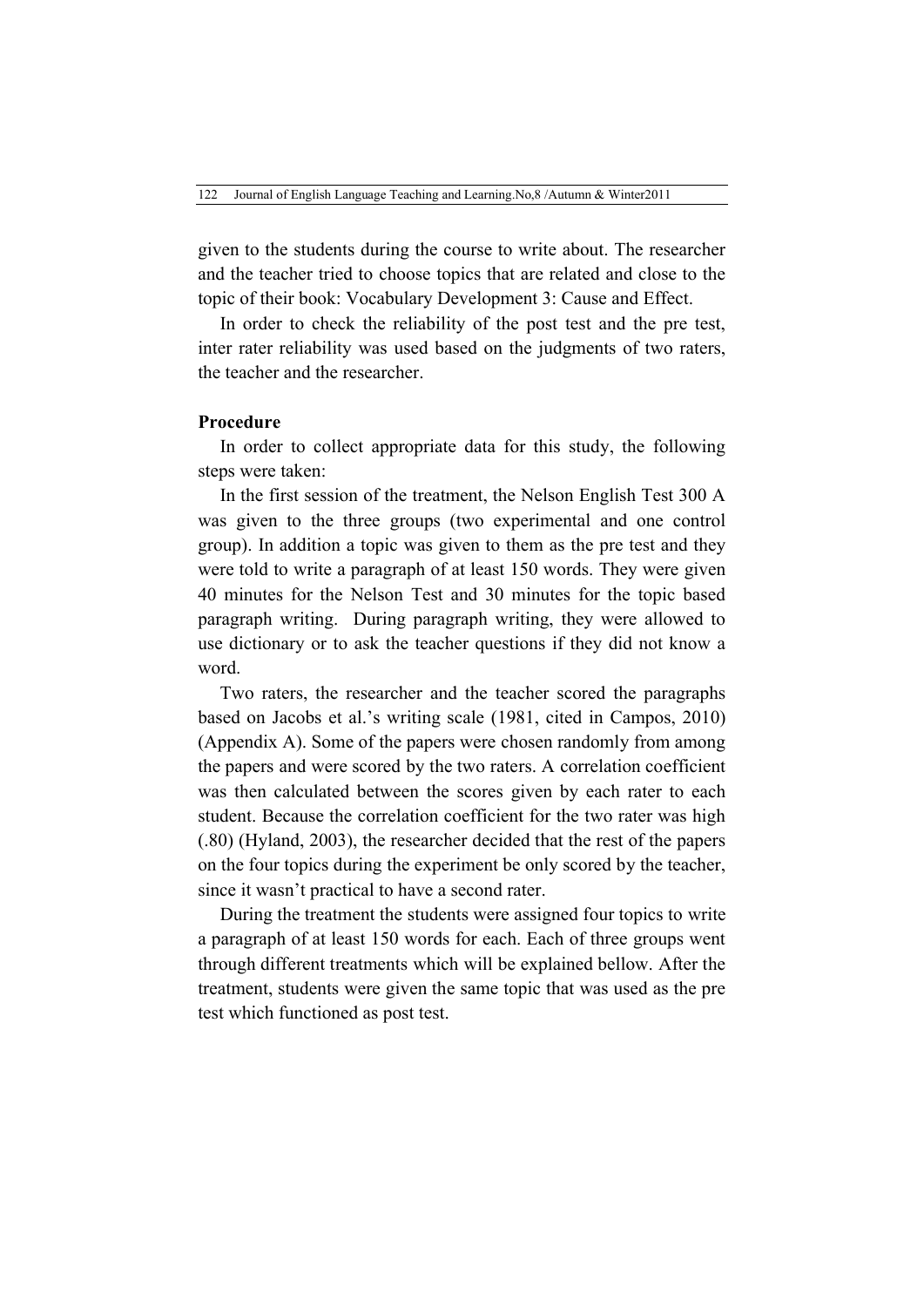#### **Experimental Group 1: portfolios**

As mentioned before in this study portfolios include selfassessment. Next session after the pre test the teacher explained to the students how they were going to collect all the four writings in a folder during the course, she also explained the self assessment check list (Appendix B) and told them how they were going to check themselves and score their own paragraph. In order to prepare such a check list that was used as a treatment for group 1, the researcher discussed it with five co workers. Based on their experiences in different classes they come to a final check list that exists in Appendix B. This check list that was provided based on discussions between the researcher and five coworkers and Bailey and powell's book (1987) (it should be mentioned that one part of this book is about paragraph writing and it is one of the main books that is used in Iran in teaching writing) consists of 10 questions based on what the teacher expects the students to learn about paragraph writing. Each question has one score, students check their own paragraph based on the question and give themselves one or zero. The total score is 10. It should be mentioned that

It was mentioned that the topics were related to the students' book, so after teaching the ordinary material of the book the teacher gave the chosen topic to the students and they were asked to write about it at home and bring it to the class next session. They were asked to write the paragraph in 30 minutes and manage their time. Next session students were given self assessment check list to check their paragraph. Then the checklists were collected and scored by the teacher and given back to the students next session. They were also given a folder to write their name on it and keep their writings and checklists there and hand them in to the teacher last session. The treatment in this group went on like this for the whole semester until the students had written on all the four topics.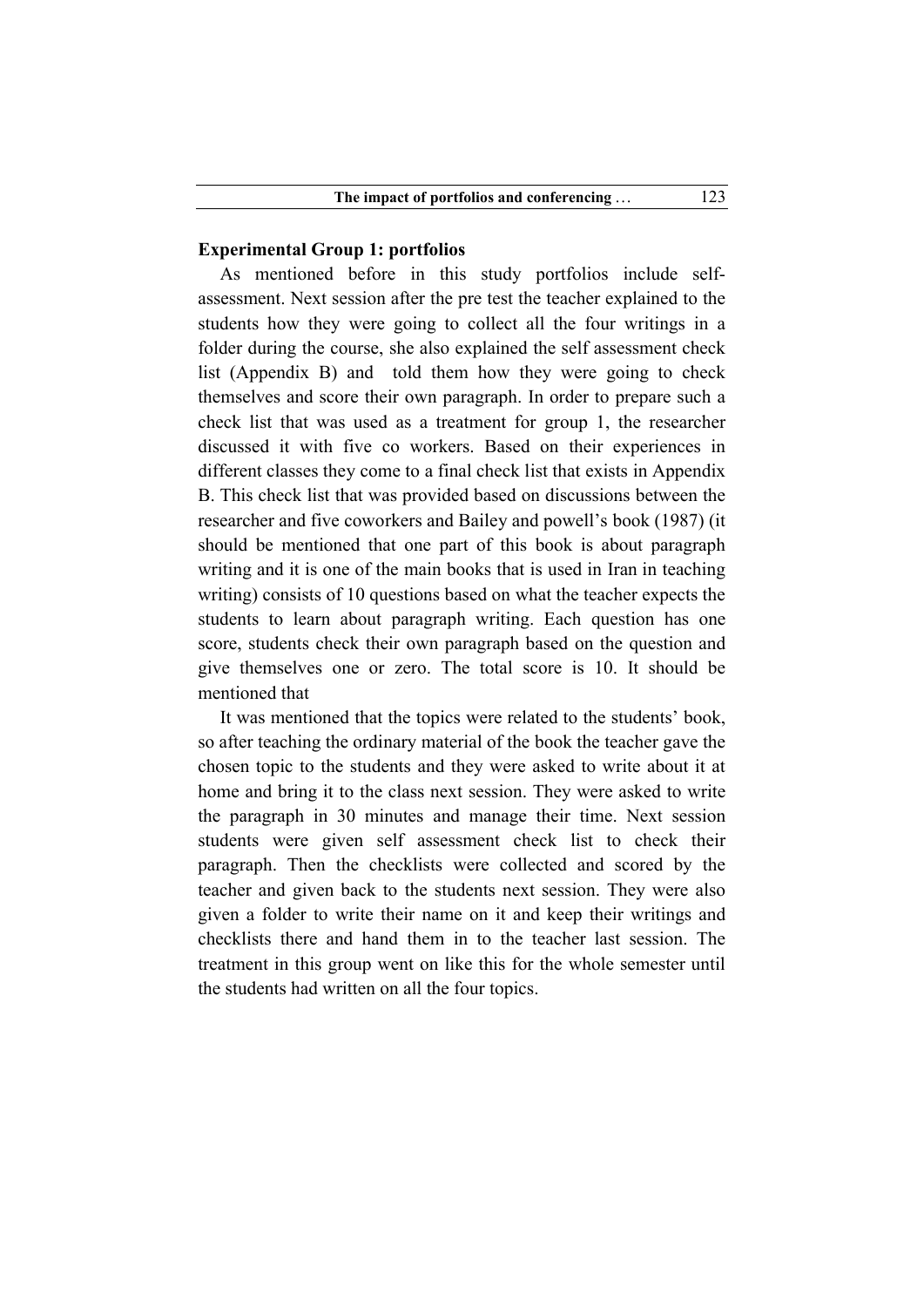#### **Experimental Group 2: Conferencing**

In this group a conference check list (Appendix C), which was a set of questions to be asked was used as the specific treatment. This check list like the previous one is the result of discussions between the researcher and five coworkers. It can be considered as a kind of treatment in that the students gave the teacher feedback on their strengths and weaknesses in writing a paragraph and the teacher provided them with necessary feedback about their problems and helped them to overcome their weaknesses. The students participate in four whole class conferences after writing each paragraph and two individual conferences between the teacher and one of the students. The teacher scheduled time during the semester in a way that all of the students have participated in to two individual conferences till the end of the semester.

The checklist included two sets of questions:

a) Some examples of the questions and answers between the teacher and students in first conference:

Teacher: What do you think about your writing ability?

Student1: It is awful, I don't like writing.

Student2: I have even have problem with writing a paragraph in my mother tongue.

Teacher: Do you think you are a successful writer? Student: I think I can be a successful writer if I try.

Teacher: Who is a successful writer? Student 1: A good writer is a person who reads a lot. Student 2: A successful writer has self confidence.

b) Example of the questions and answers between the teacher and students in conferences after writing each paragraph: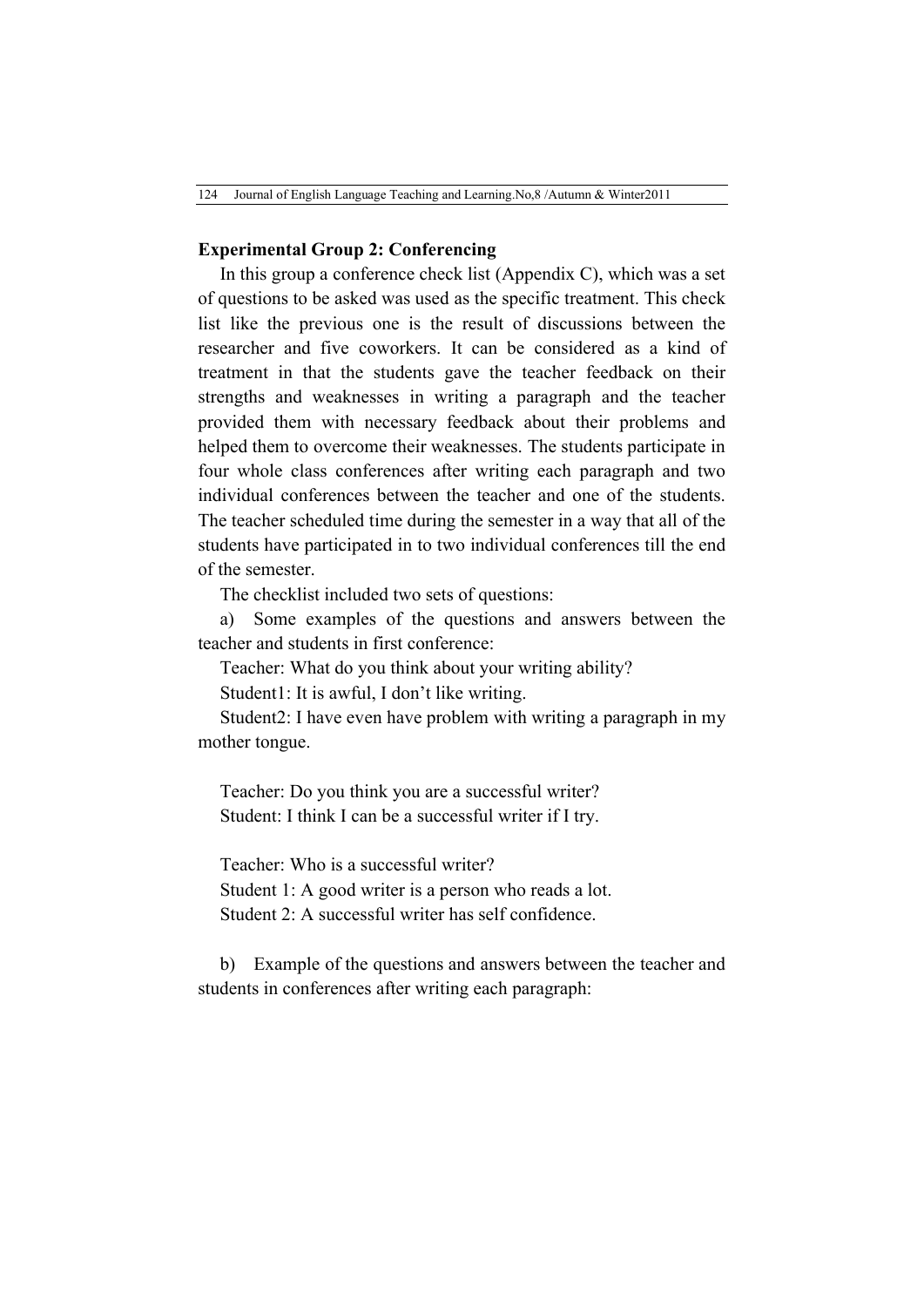Teacher: What is the main idea you want to talk about?

Student1: Um, m... I want to talk about both sides of the topic. I both agree and disagree.

Teacher: do you believe it is a good idea to write about both of them in one paragraph?

Student2: we can write about each on of them in a separate paragraph.

Student3: for each of them one paragraph.

Teacher: Do you think you have been successful in convincing the reader?

Student1 reads his paragraph and hesitates.

Student2: as a reader I am not convinced.

Teacher to student1: What will you do to improve your paragraph? Student1: I can give an example. Something that has happened to me.

Teacher: What is your weakness?

Student1: I always had problem with different tenses?

Teacher: it is great that you check your writing, try to do some grammar exercises. You can ask some one else to read it and check your grammar. It is a good idea to buy newspaper, read articles and underline verbs and determine their specific tenses.

On the whole the participants of this study performed six conferences. All the conferences conducted orally and the teacher gave students enough time to speak about their problems and she tried to provide students with appropriate feedback.

#### **Control Group: Traditional Approach**

The third group was the control group. The teacher assigned the students a topic to write about at home. Teacher scored the writings and gave the papers back to the students. This is the method usually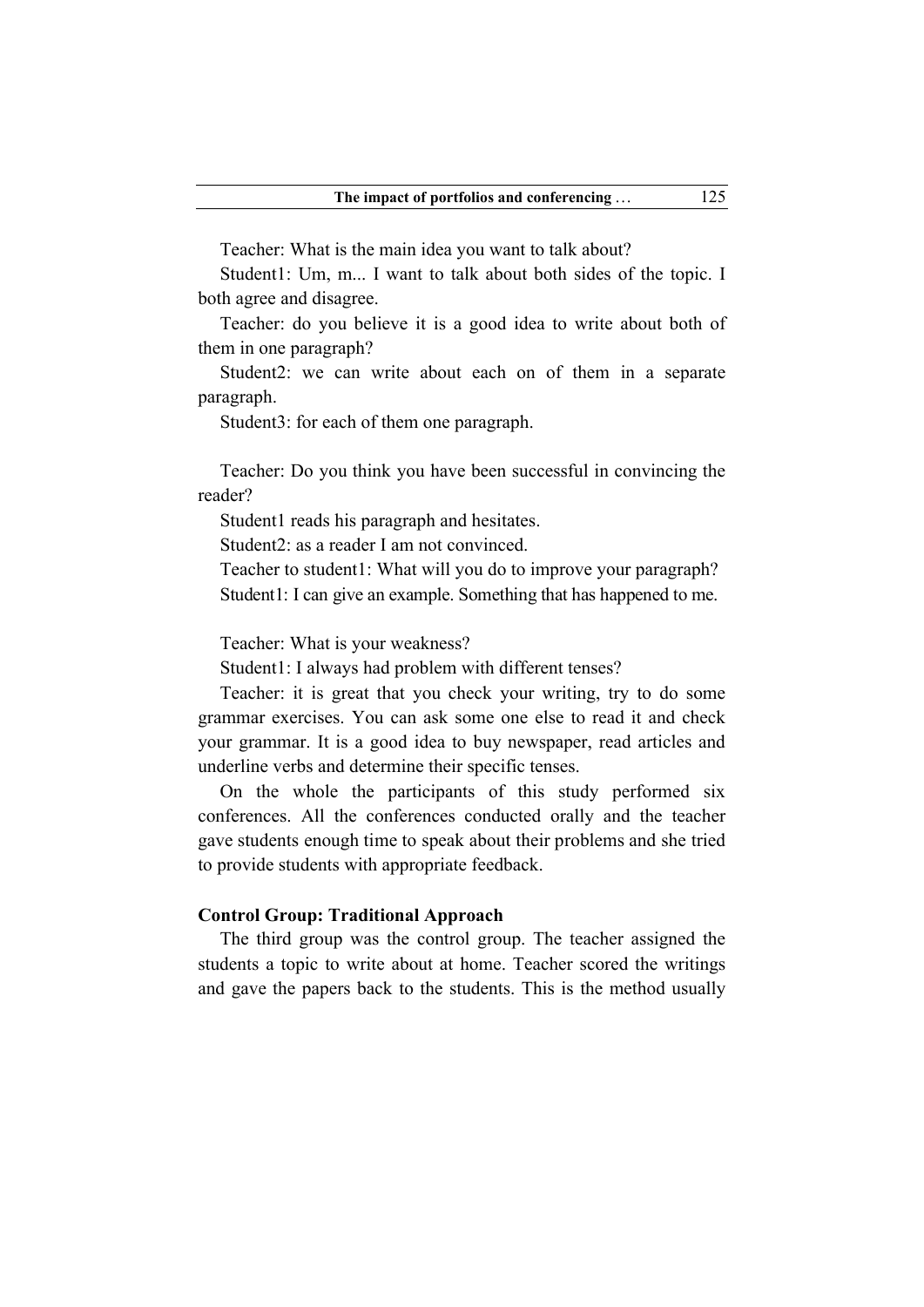used in institutes, schools and universities in Iran as observed by the researcher.

After the first lesson of the book was taught to the students the teacher told them they are going to have paragraph writing and explained about topic sentence, supporting sentence, coherence and unity. Then she gave them a topic to write at least 150 words about it at home. The teacher told them that try to write it in 30 minutes. Next session students gave the teacher their writings. The teacher collected them, scored them at home and gave the scored papers back to the students. It should be mentioned that the teacher do not gave any feedback to the students except the score and some comments on grammatical and spelling errors. The students in this group wrote on all four topics and received scores for their writings during the semester.

#### **Results**

In order to investigate the impact of portfolios and conferencing on writing skill of the participants through the performance of the control group and experimental groups, the participants were required to take the same test twice as the pre test and post test of the study. Descriptive study of the pre test is presented in table 1.

|                |    |      |           | 95% Confidence |                   |         |         |
|----------------|----|------|-----------|----------------|-------------------|---------|---------|
|                |    |      |           |                | Interval for Mean |         |         |
|                | N  | Mean | Std.      | Lower          | Upper             | Minimum | Maximum |
|                |    |      | Deviation | <b>Bound</b>   | Bound             |         |         |
|                | 30 | 7.70 | 1.44      | 7.16           | 8 2 4             | 6       | 10      |
| $\overline{2}$ | 30 | 7.30 | 1.14      | 6.87           | 7.83              | 6       |         |
|                | 32 | 719  | 1 06      | 6.81           | 7 57              | h       |         |

*Table 1 Descriptive statistics of the pre test*

The mean score of the three groups of the participants were almost the same. This was true considering standard deviations. A one way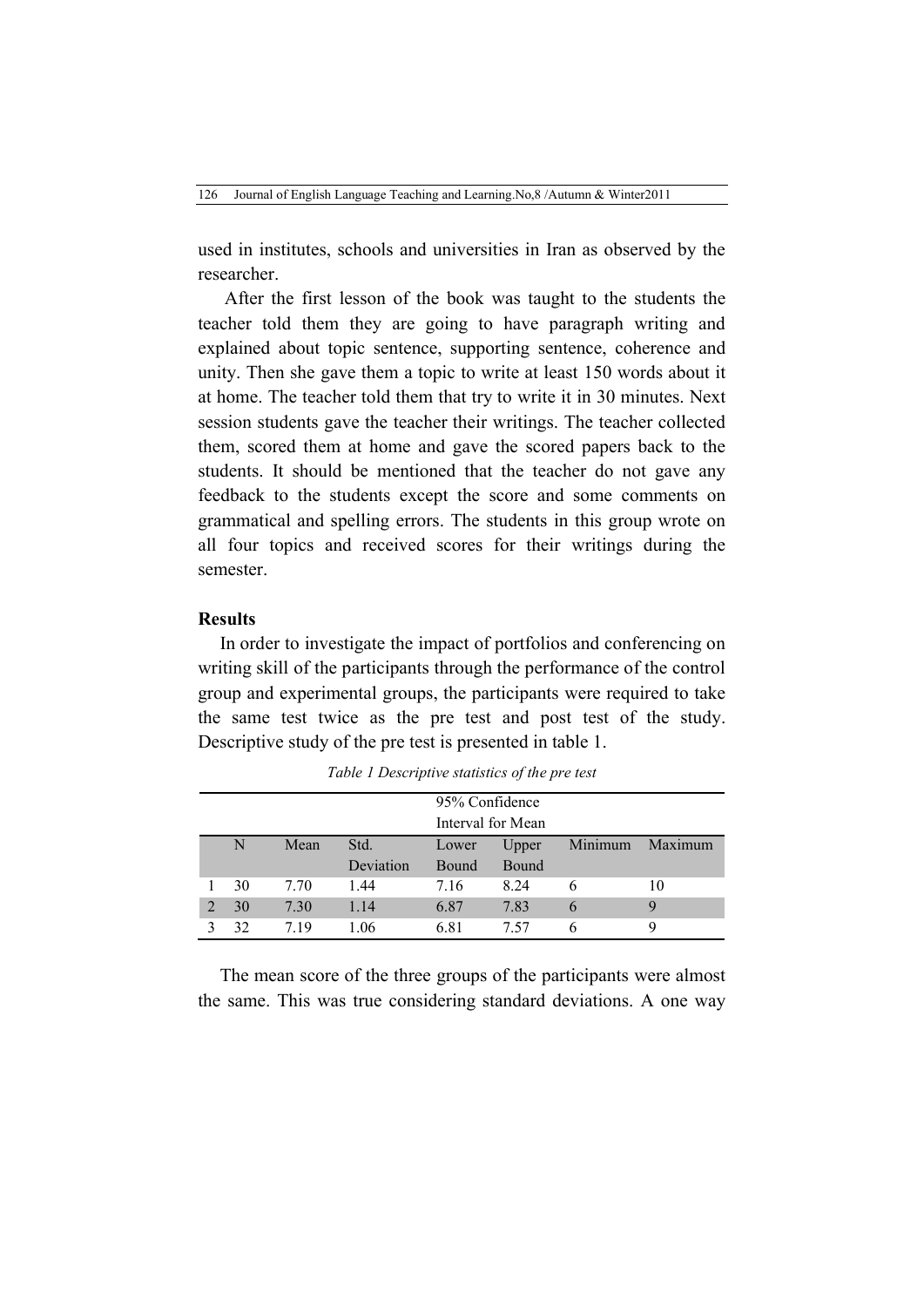ANOVA was conducted to see if there was any statistically difference between thee three groups. Table 2 shows the result.

|         | SS     |    | MS   |      | Sig. |
|---------|--------|----|------|------|------|
| Between | 4.43   |    | 2.21 | 1.48 | .233 |
| Groups  |        |    |      |      |      |
| Within  | 133.47 | 89 | 1.50 |      |      |
| Groups  |        |    |      |      |      |

*Table 2 ANOVA for the pre test scores*

The F-ratio was 1.48 and P-value  $> 0.05$  based on them it was concluded that there was no significant difference in terms of the three groups' performances on the pre test at the beginning of the study. As it was approved based on the results obtained in Nelson English Test, it can be concluded that the three groups of the participants were homogenous. These findings reemphasizes the result of Nelson English Test.

After one semester of treatment a post test was administered. The descriptive statistics of the pos test is presented in the table 3.

|                |    |       |                   | 95% Confidence | Interval for Mean |         |         |
|----------------|----|-------|-------------------|----------------|-------------------|---------|---------|
|                | N  | Mean  | Std.<br>Deviation | Lower<br>Bound | Upper<br>Bound    | Minimum | Maximum |
|                | 30 | 16.37 | 3.15              | 15.19          | 17.55             | 15      | 19      |
| $\overline{2}$ | 30 | 16.43 | 1.07              | 16.03          | 16.83             | 15      | 18      |
|                | 32 | 12.97 | 1 1 7             | 12.54          | 13 39             | 12      | 16      |

*Table 3 Descriptive statistics of the post test*

The means of the three groups are different. It is true regarding the standard variation. The statistical procedure of one way ANOVA was performed on the post test scores (table 4) to see if there is any statistical difference.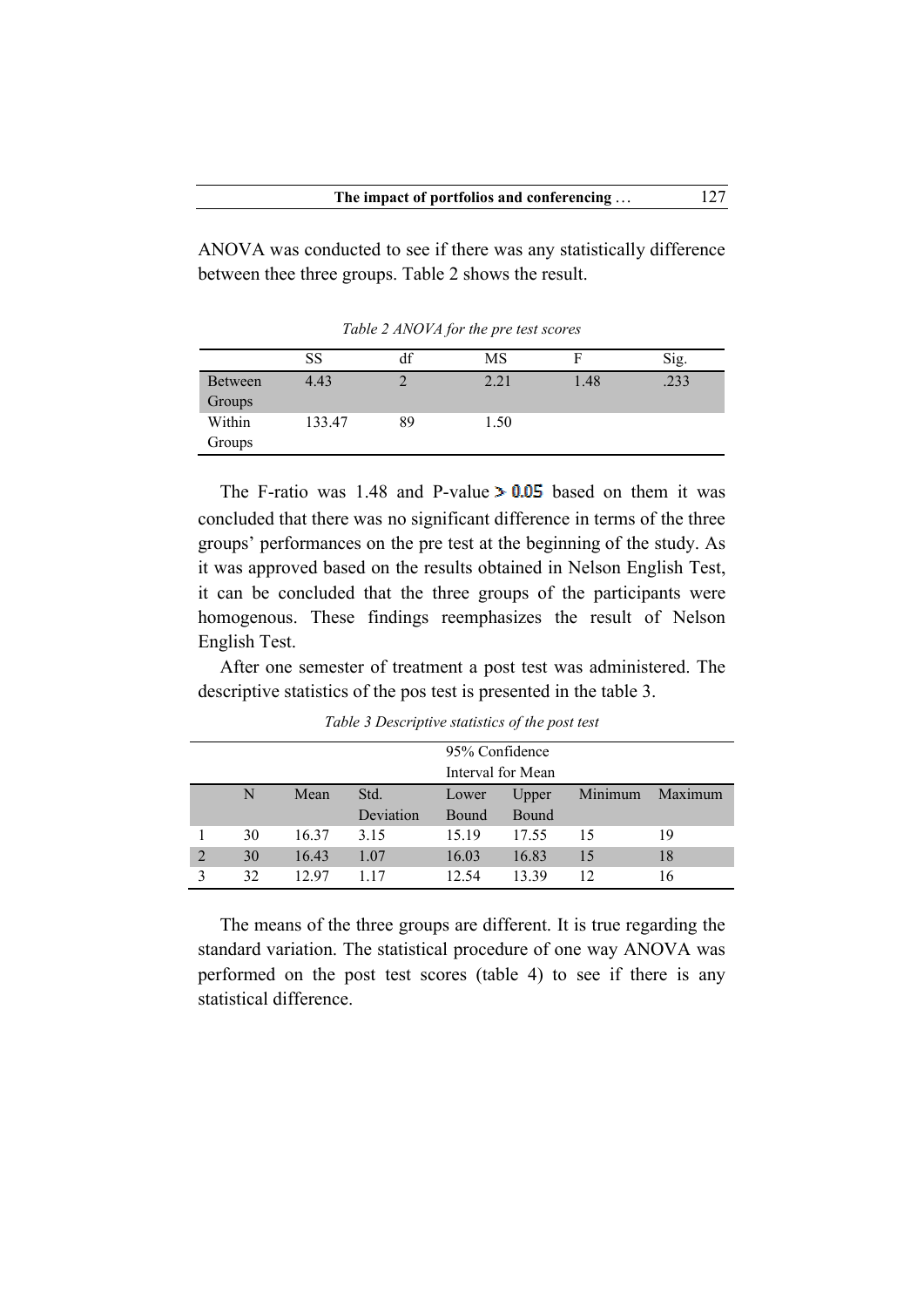|                | SS    | df | MS    | F     | Sig. |  |
|----------------|-------|----|-------|-------|------|--|
| <b>Between</b> | 245.7 | ◠  | 122.8 | 29.93 | .000 |  |
| Groups         |       |    |       |       |      |  |
| Within         | 365.3 | 89 | 4.10  |       |      |  |
| Groups         |       |    |       |       |      |  |

*Table 4 ANOVA for the post test scores*

An F-ratio of 29.93  $> 3.0718$  (at  $\alpha$  level of .05) revealed that the first and second null hypotheses of the study were rejected due to a significant difference observed among three groups. This can be possibly attributed to the effectiveness of the treatments. In order to make sure about the relationship between portfolios and writing and conferencing and writing a paired sample test between the pre test and post test of all three groups was utilized. The results of paired sample test are presented in tables 5 and 6.

*Table 5 Descriptive statistics of paired sample test*

|            | N  | Mean  | Std. Deviation |  |
|------------|----|-------|----------------|--|
| 1 pre test | 30 | 16.97 | 1.29           |  |
| Post test  | 30 | 7.70  | 1.44           |  |
| 2 pre test | 30 | 16.43 | 1.07           |  |
| Post test  | 30 | 7.30  | 1.14           |  |
| 3 pre test | 32 | 12.97 | 1.17           |  |
| Post test  | 32 | 7.19  | 1.06           |  |

In this paired sample test the pre test and post test of each group are compared. We want to know whether there is a difference between the pre test and posttest of each group, whether the students have changed during the semester and the treatments had any effect on them or not. As it can be seen in all three groups there is an increase in the means.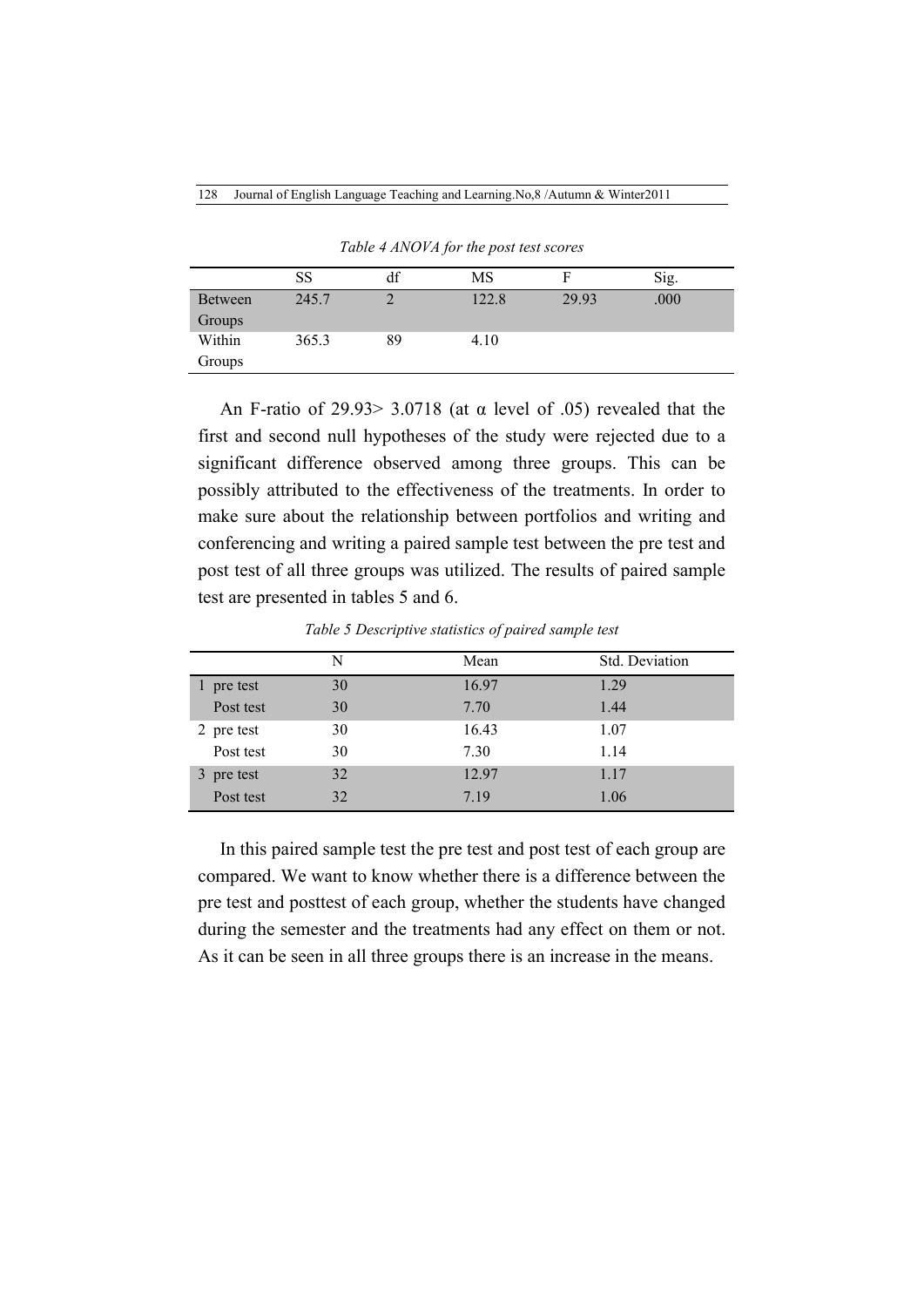| Paired differences |                |                       |       |                 |       |    |      |
|--------------------|----------------|-----------------------|-------|-----------------|-------|----|------|
|                    | 95% Confidence |                       |       |                 |       |    |      |
|                    |                |                       |       | Interval of the |       |    |      |
|                    |                |                       |       | difference      |       |    |      |
|                    | Mean           | <b>Std.</b> Deviation | Lower | Upper           | T     | df | Sig. |
| 1 pretest-posttest | 9.26           | .45                   | 9.09  | 9.43            | 112.8 | 29 | .000 |
| 2pretest-posttest  | 9.13           | .43                   | 8.97  | 9.29            | 115.2 | 29 | .000 |
| 3pretest-posttest  | 5.78           | .55                   | 5.58  | 5.98            | 59 17 | 31 | .000 |

*Table 6 paired sample test*

As it is displayed in table 6 there is a significant difference between the pre test and post test of all three groups based on the t values. These significant differences in two experimental groups are higher than control group, and the experimental groups are very close to each other. So it can be concluded that the treatments even the traditional approach effect students' writing skill.

In order to find the location of the difference post-hoc scheffe test were performed. The result of post-hoc scheffe test is presented in table 7.

|               |            |      | 95% Confidence Interval |                    |  |
|---------------|------------|------|-------------------------|--------------------|--|
|               | Mean       | sig  | Lower Bound             | <b>Upper Bound</b> |  |
|               | Difference |      |                         |                    |  |
| Exp1 Con      | 3.398*     | .000 | 2.12                    | 4.68               |  |
| Exp2 Con      | $3.465*$   | .000 | 2.18                    | 4.75               |  |
| $Exp2$ $Exp1$ | .067       | .992 | $-124$                  | 137                |  |

*Table 7 Post-hoc Scheffe Test. Multiple comparisons of the post test scores.*

\*the mean difference is significant at the .05 level

The obtained result revealed that there was a significant difference between the performance of first experimental group and control group and there was also significant difference between second experimental group and control group. Base on the results obtained in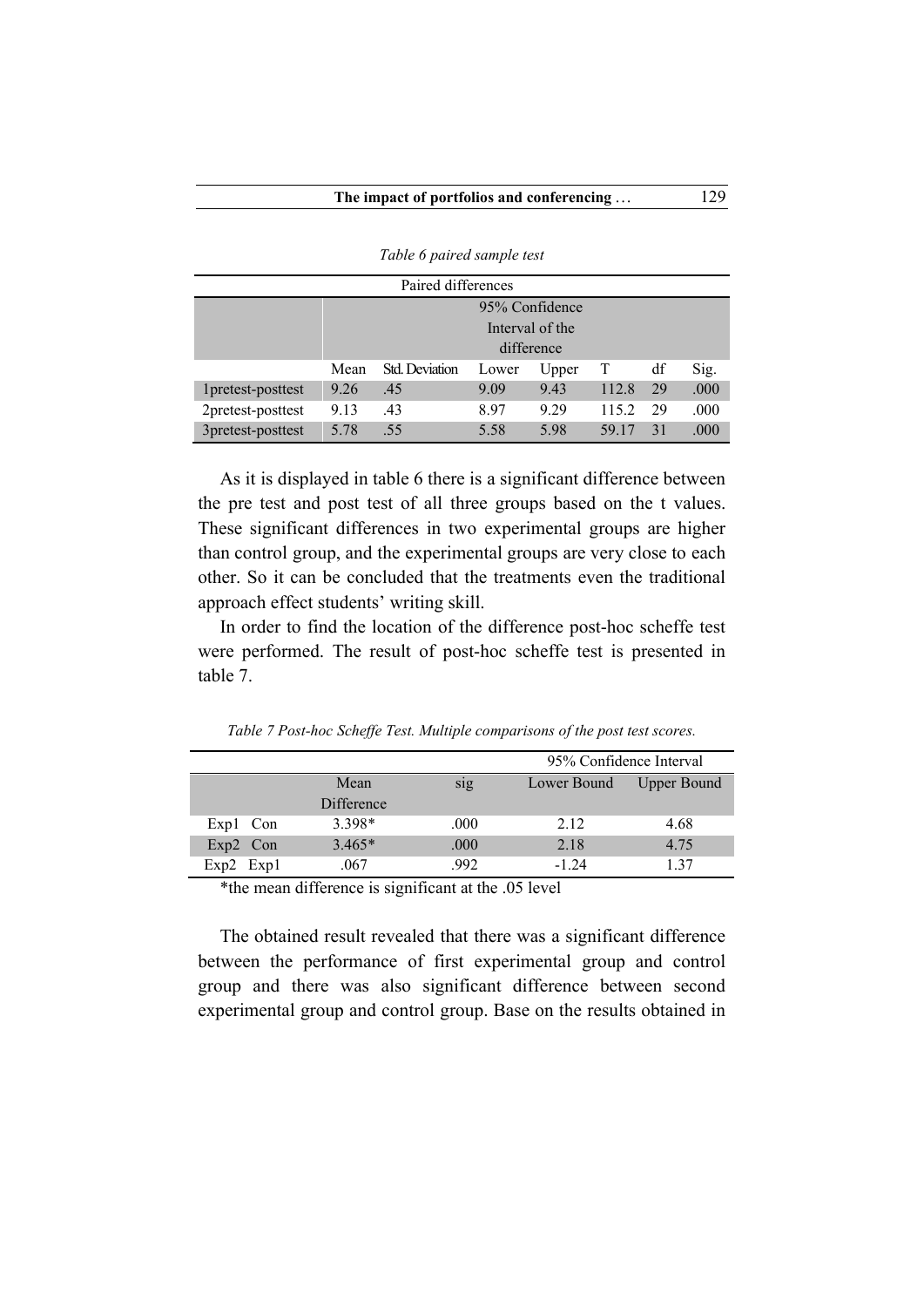post –hoc scheffe test (table 7) there is no significant difference between the performances of the experimental groups.

#### **Discussion and Conclusion**

This study tried to examine the impact of portfolios and conferencing on the writing of Iranian EFL learners. Considering the fact that not enough research has been done to compare the impact of alternative assessment techniques especially conferencing on writing skill in Iran as an EFL context, the researcher felt the need for further research. When we integrate teaching, learning and assessment, our assessment tool becomes a kind of learning tool that helps our students to learn and improve their writing skill.

Comparing the post test of the three groups revealed a significant difference between the performance of the two experimental groups and that of the control group. No significant difference was found between the performance of the two experimental groups after implementing portfolios and conferencing techniques

In the experimental groups students receive feedback from their teachers while in the control group students just receive a score that do not help them to improve their own writing, it is not enough to help them to know about their weaknesses and strengths. We can say that the result of this study is because of the feedback that is provided. During portfolios and conferencing, we involve our students. They assess themselves, reflect, monitor and communicate their own progress. Students take the responsibility of their own learning. At the same time this engagement in this process of improvement and decision making motivate students to learn and try to improve their capabilities as reflected in the results. The students in the experimental groups of this study are encouraged to become independent that is one of the important aims of teaching and assessment. By involving in the process of assessment they practice independence.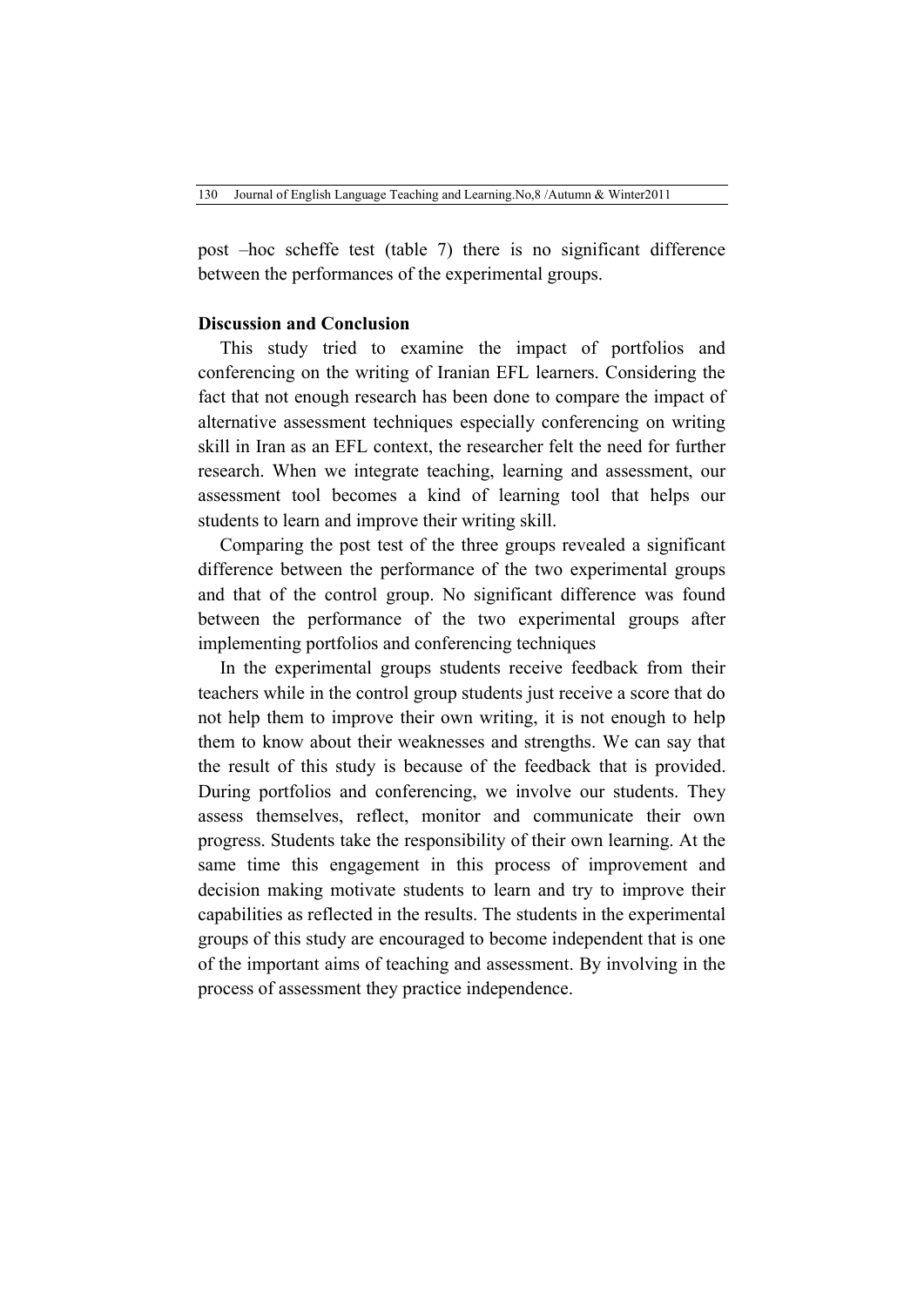Using alternative assessment techniques can provide useful information about the process of learning. This diagnostic information besides feedbacks to the learner helps to remove the gap between what has been taught and what has been learned.

Teachers should be responsible of changing and improving students' capabilities and their own teaching practices and be aware of interrelationship between assessment, teaching and learning. In an effective formative assessment we have a process of assessment, diagnosis and feedback that involves students. In this way students become independent, responsible and creative.

As a summary the results of this study reemphasize the impact of alternative assessment techniques on Iranian EFL learners' writing skill. Alternative assessment methods by giving feedback, involving students in the process of learning and assessment motivate them to improve their writing skill. The better performance of the two experimental groups provides support for the alternative assessment methods.

#### **Limitations**

The students in this study were all in the intermediate level of proficiency which limits the generalizability of the result only to this proficiency level. Also the time span for the research is limited to only one term of university, about three months which may affect the external validity or generalizability of the result. Because of the few number of students in each group the external validity or generalizability of the research may be affected. Also because of the inability of the researcher to randomly select the participants of the study the results are limited in the extent of their ganeralizability as is also apparent in the choice of the design of the study (a quasiexperimental design). The students in the three groups were asked to write on each of the topics for about 30 minutes at home, so the researcher did not have any control over time limitation. This can also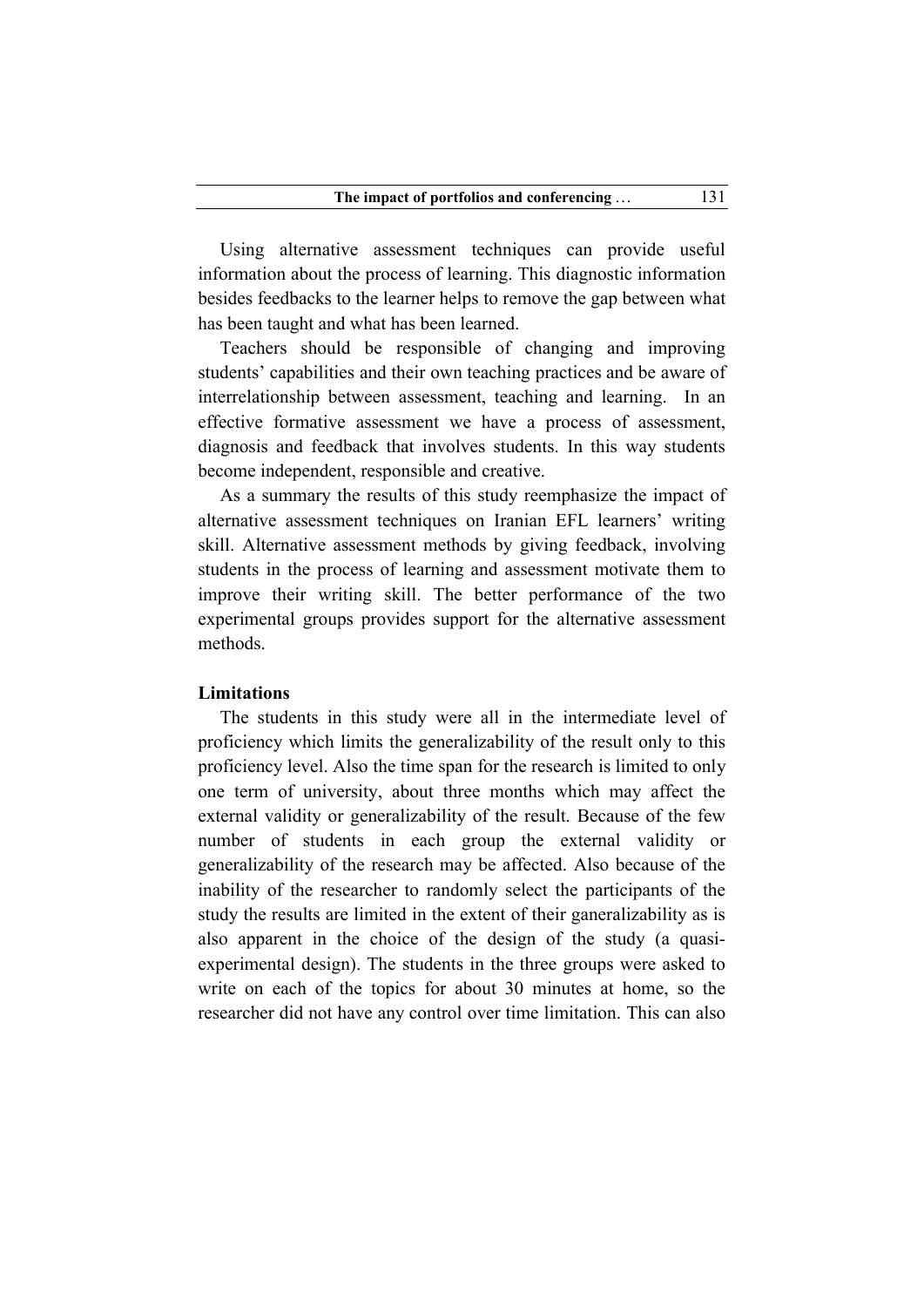limit generalizations that can be drawn from this research. This study is limited to paragraph writing specifically argumentative writing.

#### **Suggestions for further research**

The researcher has suggestions that can lead to further investigation: In the present study all the participants were male, and sex and age were not considered. Another study considering these two variables gives further insight in this area. All the participants were at intermediate level of language proficiency. Other levels of study or the impact of learners in this process can be considered. Other researches can be done to compare the effect of other alternative assessment techniques on writing skill. Studying the effect of alternative assessment techniques on other skills reading, listening and speaking is suggested. Investigating the impact of alternative assessment methods on learners' motivation and autonomy is recommended. It would be interesting to consider the effect of alternative assessment method on writing proficiency of IELTS and TOFEL examiners. Further researches can be done to investigate the impact of alternative assessment techniques in institutes and schools.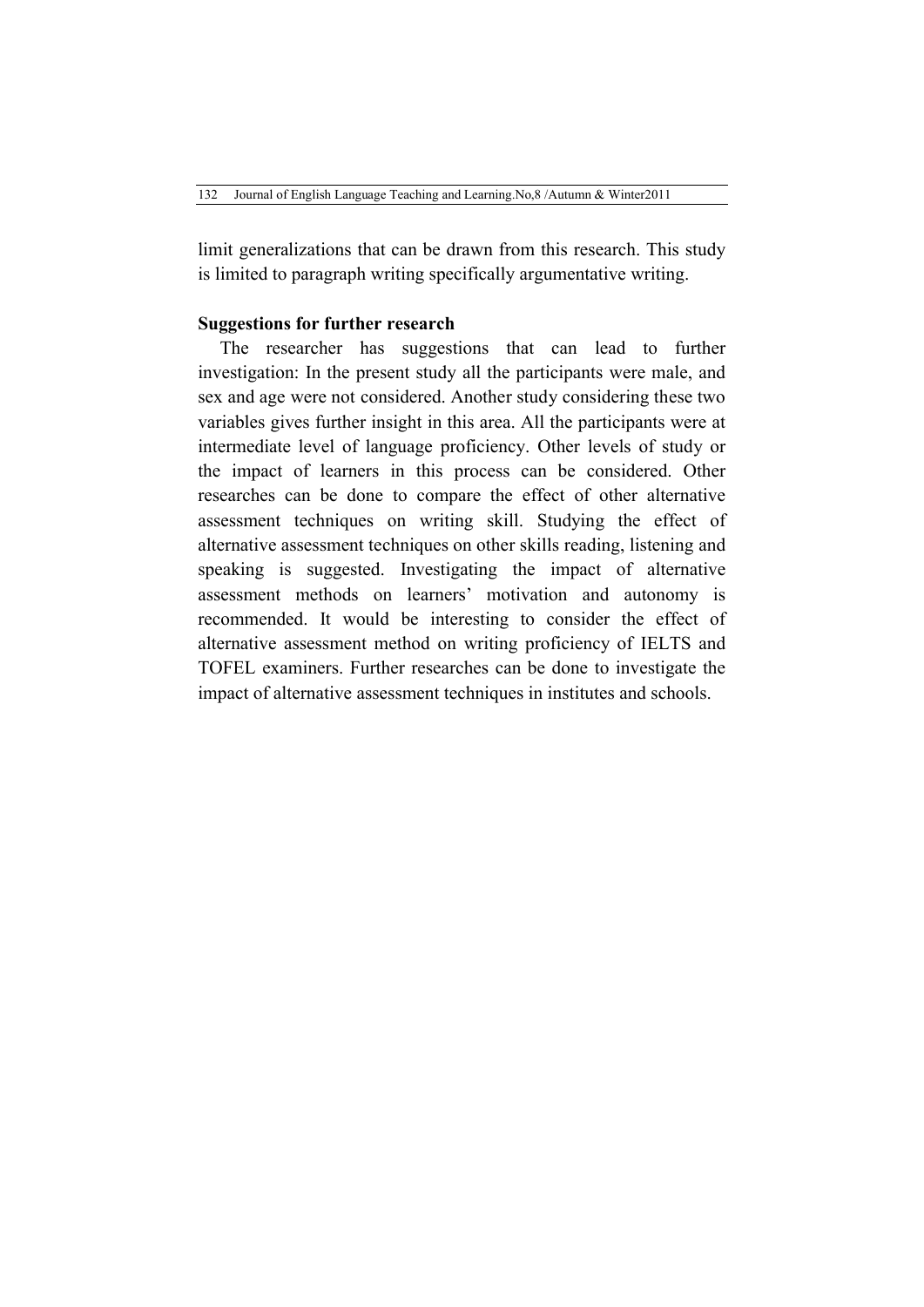#### **References**

- Alderson, J., & Banerjee, J. (2001). Language testing and assessment. *Language Teaching* , 34, 213-236.
- Aljaafreh, A., & Lantolf, J. (1994). Negetive feedback as regulation and second language learning in the zone of proximal development. *The Modern Language Journal* , 78(4), 465-483.
- Aschbacher, P. (1991). Performance assessment: State activity, interest, and concerns. *Applied Measurement in Education* , 4(4), 275-288.
- Bailey, E., Powell, P. (1987). *The practical writer with readings.* NY: Holt Rinehart and Winston INC.
- Belanoff, D., & Dickson, M. (1991). *Portfolios: Process and Product.* Portmouth: NM:Boyton/Cook.
- Besharati, C. (2004). The impact of alternative assessment techniques on Iranian students' achievments in listening comprehension skill. Unpublished M.A. thesis, Al-Zahra University, Tehran, Iran.
- Brindly, G. (2001). Outcomes-based assessment in practice: Some examples and emerging insights. *Language Testing* , 18,393-407.
- Broadfoot, P. (1986). *Profiles and records of achievment.* London: Holt, Rinehart and Winston.
- Brown, J., & Hudson, T. (1998). The alternatives in language assessment. *TESOL Quarterly* , 32, 653-675.
- Brown, D. (2004). *Language assessment: Principles and classroom practice.* White Plains, NY: Pearson Education.
- Burch, C. (2000). Inside the portfolio experience: The students' prspective. In K.B. Yancey (Ed.). *Issues and Trends in Postsecondary English Studies* , 148-164. Urbana-Illinois : National Council of Teachers of English.
- Campos, J. (2010). Choosing a good scale to evaluate students' writin*g.* Retrieved March 10, 2012 from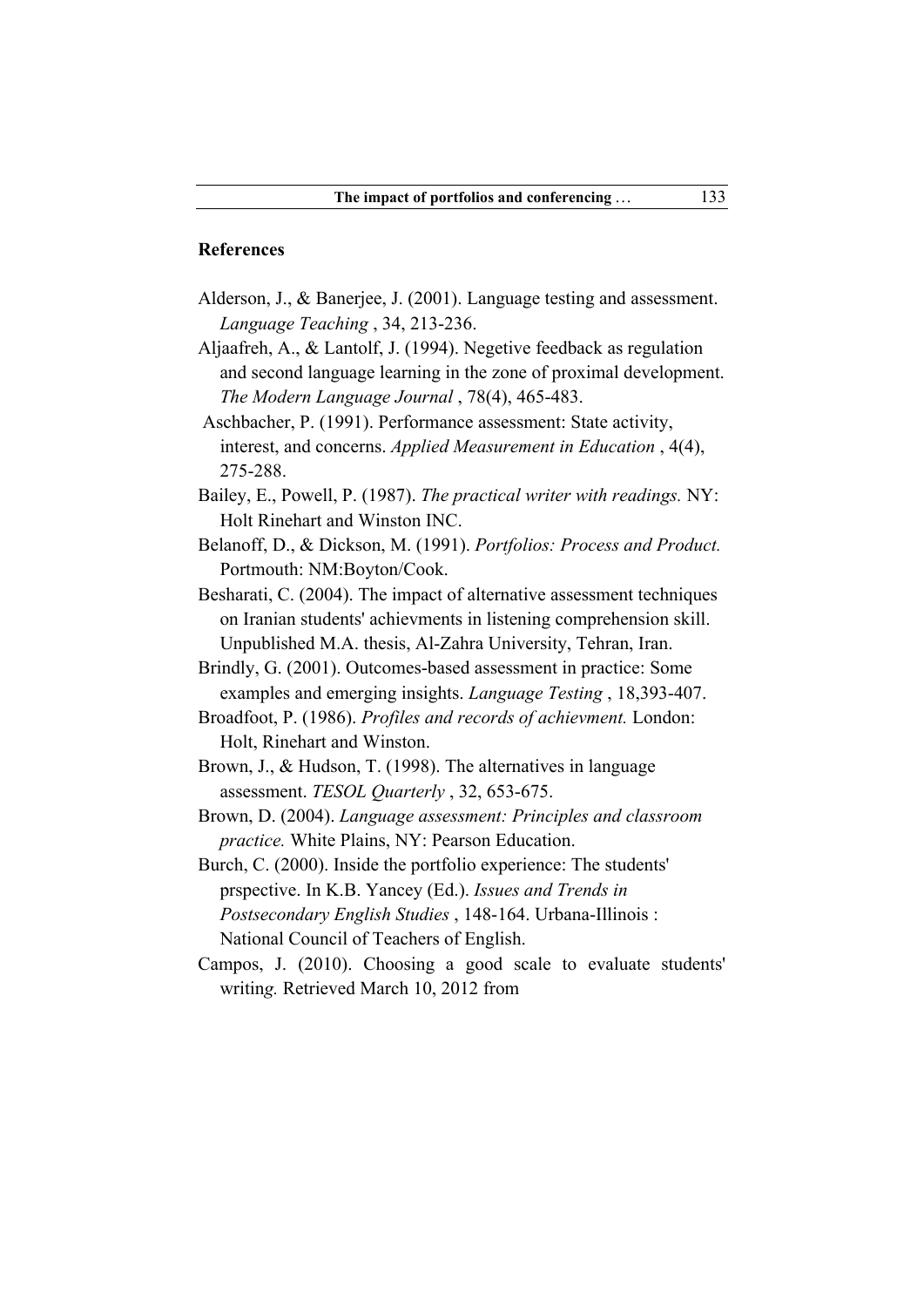- http://www.panamatesol.org/yahoo\_site\_admin/assets/docs/espinozawriting\_scales.32384039.pdf
- Clapham, C. (2000). Assessment and Testing. Paper presented at the Annual Review of Applied Linguistics , 20, 147-161.
- Elahinia, H. (2004). Assessment of writing through portfolio and achievement test. Unpublished M.A. thesis. Training Teacher University, Tehran, Iran.
- Firooz Zareh, A.R. (2006). The effectiveness of alternative assessment and traditional methods of testing on Iranian EFL adult learners' reading comprehency. Unpublished M.A. thesis, Allame Tabatab'i University, Tehran, Iran.
- Gardnev, H. (1992). Assessment in context: The alternative to stansardized testing. In R. Gifford and M. O'Connor (Eds.), *Changing assessment: Alternative view of aptitude, achievment, and instruction,* 93-120. M.A.: USA: Klumer Academic Press.
- Genesee, F., & Hamayan, E. (1994). *Classroom-based assessment in educational second language children.* Cabridge: Cambridge University Press.
- Genesee, F., & Upsur, J. (1996). *Classroom-based evaluation in second language education.* Cambridge: Cambridge University Press.
- Goldstein, L., & S. Conrad. (1990). Student input and negotiation of meaning in ESL writing conferences. *TESOL Quarterly, 24*, 3, pp. 443-460.
- Ghoorchaei, B., Tavakoli, M., & Nejad Ansari, D. (2010). The impact of portfolios assessment on Iranian EFL students' essay writing: A process- oriented approach. *Journal of Language Studies.* 10, 35- 51.
- Hamayan, E. (1995). Approches to alternative assessment. *Annual Review of Applied Linguistics* , 15, 212-226.
- Heidari, F. (2009). Alternative assessment procedures in Iran EFL writing classes: The washback effect and students' attitudes.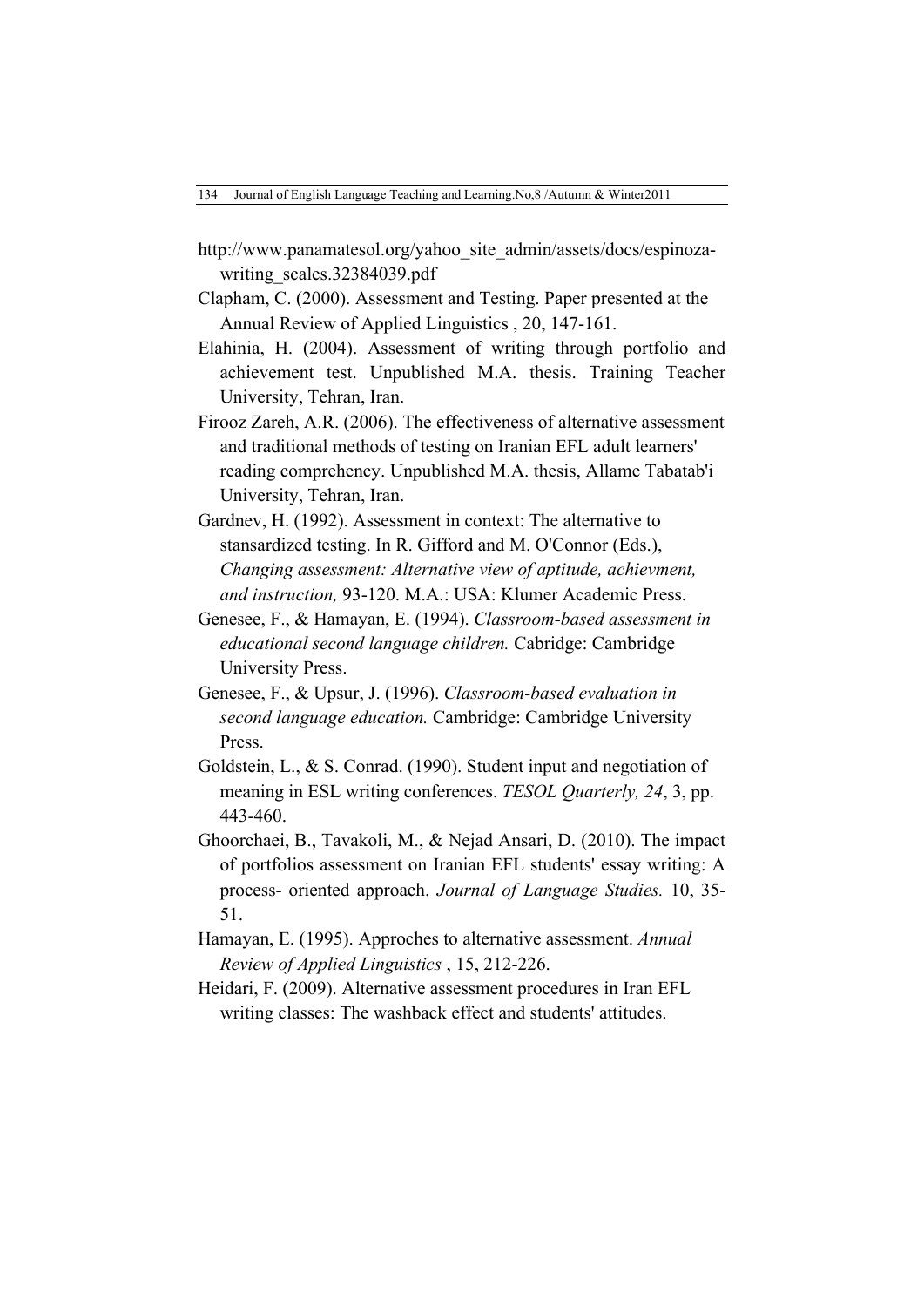Unpublished doctorial dissertation, Allame Tabataba'i University. Tehran, Iran.

- Herman, J., Aschbacher, P., and Winters, l. (1992). *A practical guide to alternative assessment*. Alexandria, VA: ASCD.
- Hirvela, A., & Sweetland, Y. (2005). Two case studies of L2 writers' experiences across learning-directed portfolio contexts. *Assessingh Writing* , 10, 192-213.
- Huerta-Macias, A. (1995). Alternative assessmen: Responses to commonly asked questions. *TESOL Quarterly* , 4, 8-10.
- Lee, I. (2007). Assessment for learning: Integrating assessment , teaching and learning in ESL/EFL writing classroom. *The Canadian Modern Review.* 64, 119-214.
- Lynch, B., & Shaw, P. (2005). Portfolios, power and ethics. *TESOL Quarterly* , 39, 263-297.
- McNamara, T. (2000). *Langauge Testing.* Oxford: Oxford University Press.
- Nezakatgoo, B. (2005). The effects of writing and portfolio on final examination scores and mastering mechanics of writing of EFL atudents. Unpublished M.A. thesis. Allame Tabtba'i University, Tehran, Iran.
- Pezeshki, M. (2010). Comparative study of E portfolio, portfolio and conventional writing classes. Unpublished M.A. thesis. Allame Tabataba'i University, Tehran, Iran.
- Sharifi, A., & Hassaskhah, J. (2011). The role of portfolios assessment and reflection on process writing. Retrieved April 3 from
- http:// http://www.asian-efl-journal.com/PDF/March-2011.pdf

Silva, T. (1990). Second language composition instruction:

- Developments, issues and directions in ESL. In T. Silva and P. Matsuda (Eds.), *Landmark essays on ESL writing*, 191-208. NJ: Hermagoras Press Song and August, 2002
- Wiggins, G. (1993). *Assessing student performance.* San Francisco: Jossey Bass.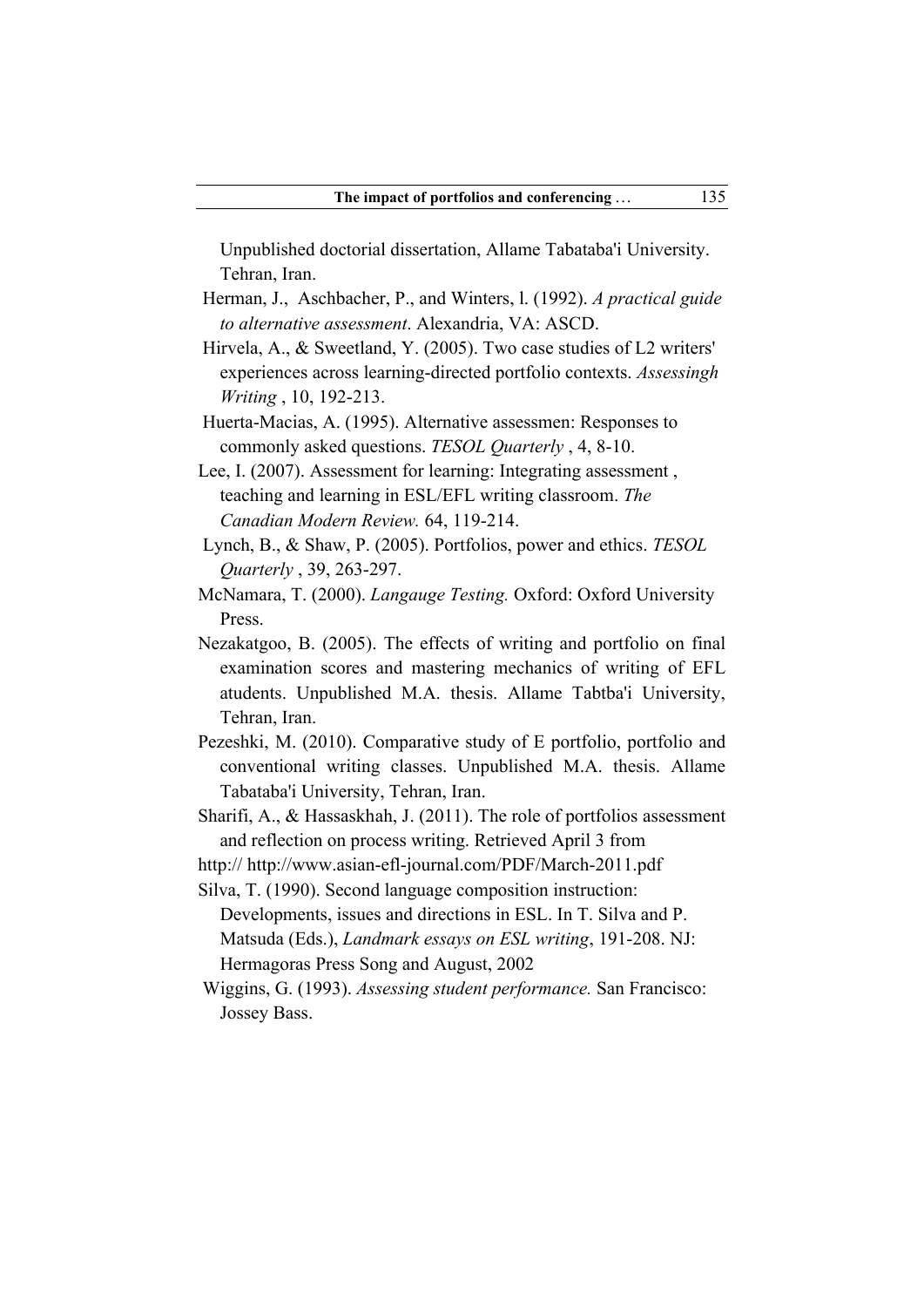- Wolf, D., Bixby, J., Glenn, J., & Gradner, H. (1991). To use their minds well: Investigating new forms of student assessment. *Review of Rsearch Education.* 17, 31-74.
- Zarghami, Z. (2011). Assessment for learning: the impact of student generated tests and comprehension conferencing on Iranian students grammar acquisition. Unpublished M.A. thesis. Allame Tabataba'i University, Tehran, Iran.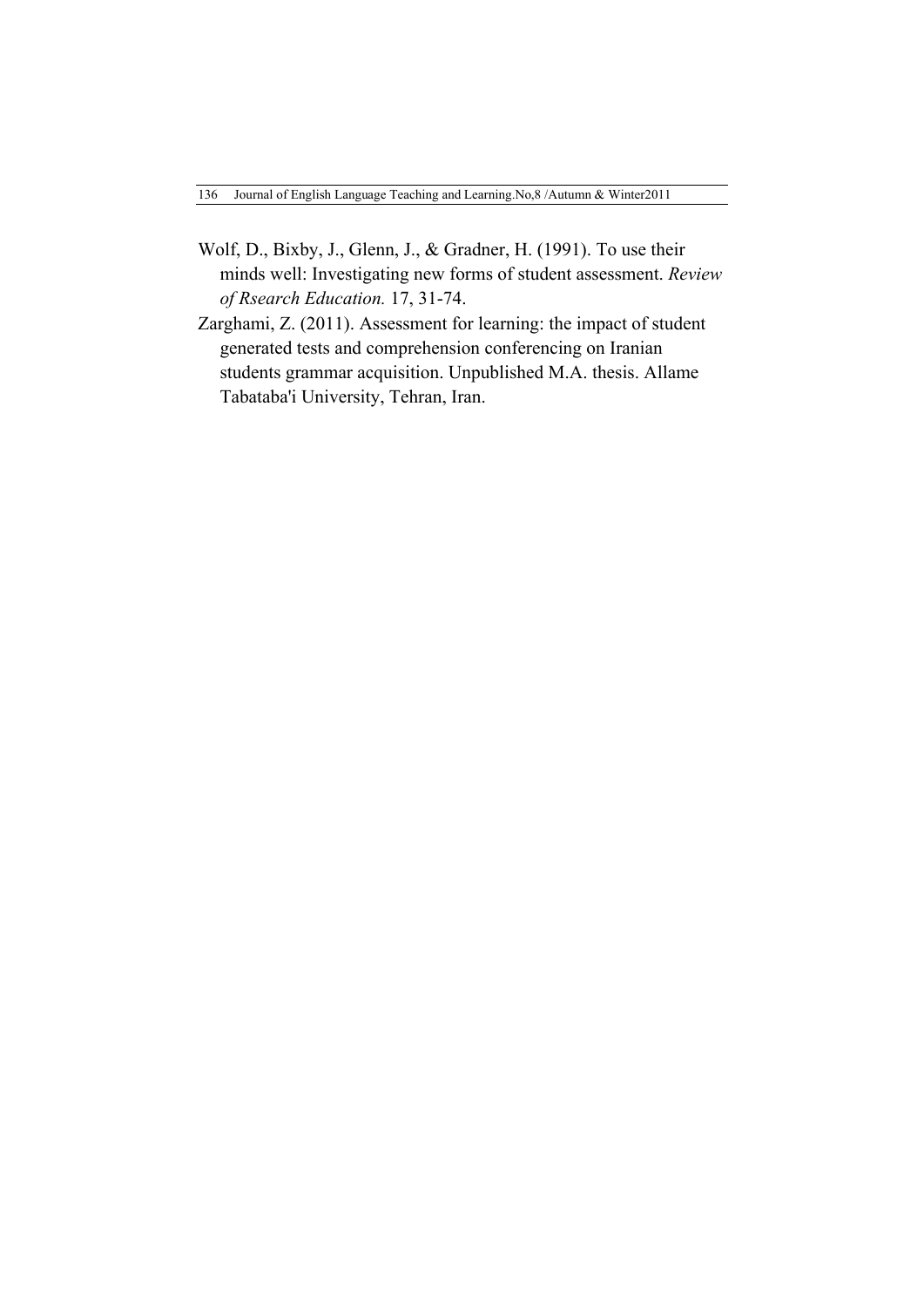# **Appendixes**

**Appendix A Jacobs et al.'s ESL Composition Profile**

| <b>COMPOSOTION PROFAIL</b> |                |                                                                                                                                                       |          |  |
|----------------------------|----------------|-------------------------------------------------------------------------------------------------------------------------------------------------------|----------|--|
| student                    | Date           |                                                                                                                                                       | topic    |  |
|                            |                | score level Criteria                                                                                                                                  | comments |  |
|                            | 4              | Excellent<br>good:<br>knowledgeable.<br>to<br>very<br>Substantive. Thorough development of thesis.<br>Relevant to assigned topic                      |          |  |
| <b>CONTENT</b>             | 3              | Good to average: some knowledge of subject.<br>Adequate range. Limited development of thesis.<br>Mostly relevant to topic, but lacks detail           |          |  |
|                            | $\overline{c}$ | Fair to poor: limited some knowledge of subject.<br>Little substance. Inadequate development of topic.                                                |          |  |
|                            | 1              | Very poor: does not show knowledge of subject. Non-<br>substantive. Not pertinent. Or not enough to evaluate                                          |          |  |
|                            | 4              | Excellent to very good: fluent expression. Ideas<br>clearly<br>stated/<br>supported.<br>Succinct.<br>Well-<br>organized. Logical sequencing. cohesive |          |  |
| Organization               | 3              | Good to average:<br>somewhat choppy. Loosely<br>organized but main ideas stand out. Limited<br>support. Logical but incomplete sequencing.            |          |  |
|                            | 2              | Fair to poor: on fluent. Ideas confused or<br>disconnected. Lacks logical<br>sequencing<br>and<br>development                                         |          |  |
|                            | 1              | does<br>N <sub>0</sub><br>Very<br>poor:<br>not<br>communicate.<br>organization. Or not enough to evaluate                                             |          |  |
| Vocabulary                 | 4              | Excellent to very good: sophisticated range.<br>Effective word/ idiom choice and usage. Word<br>form mastery. Appropriate register                    |          |  |
|                            | 3              | Good to average: adequate range. Occasional<br>errors of word/idiom form, choice, usage but<br>meaning not obscured                                   |          |  |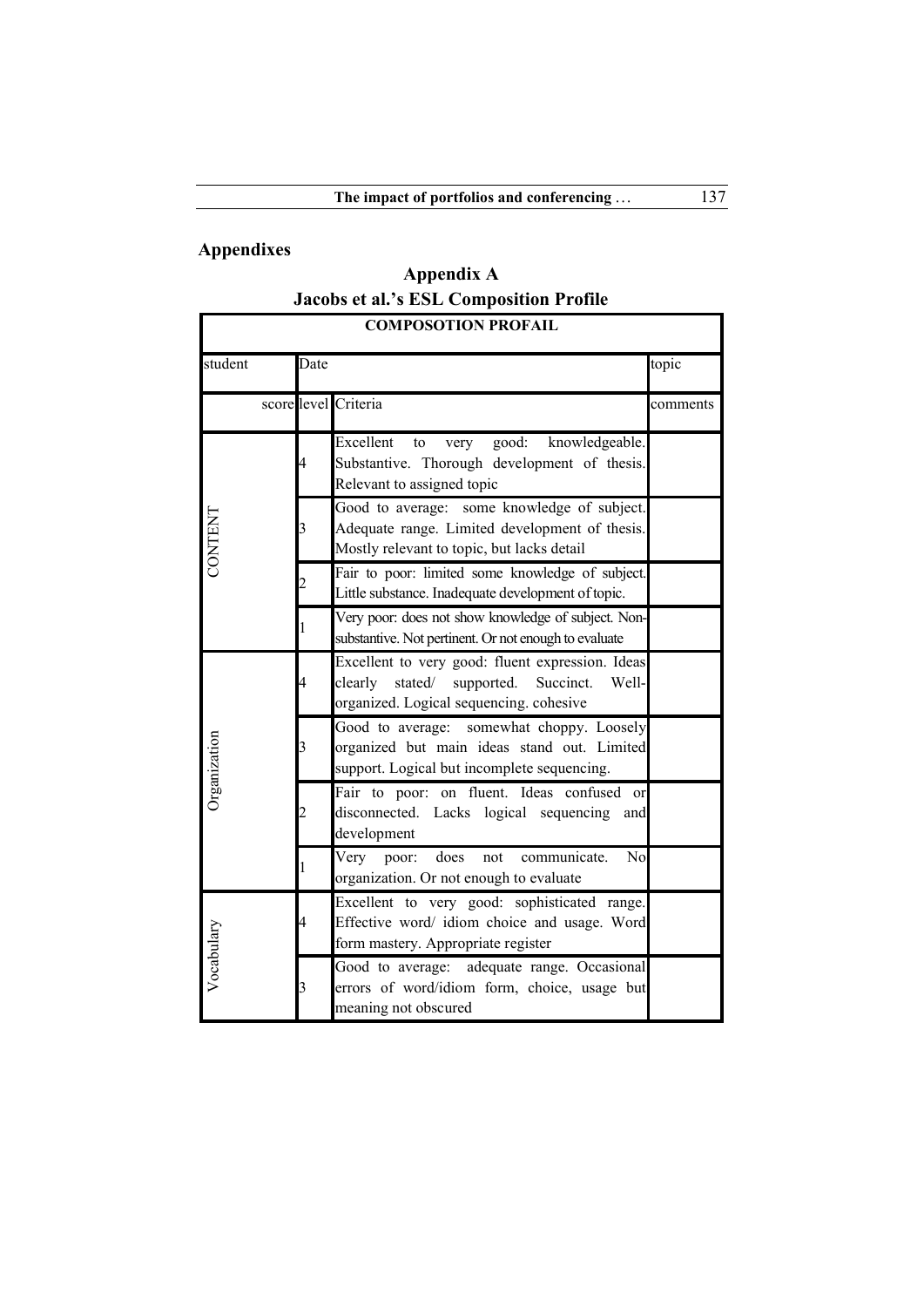138 Journal of English Language Teaching and Learning.No,8 /Autumn & Winter2011

|              |   | Fair to poor: limited range. Frequent errors of                                              |  |
|--------------|---|----------------------------------------------------------------------------------------------|--|
|              | 2 | word/idiom<br>form,<br>choice,<br>usage.<br>Meaning                                          |  |
|              |   | confused or obscured                                                                         |  |
|              |   | essentially<br>translation.<br>Very<br>Little<br>poor:                                       |  |
|              | 1 | knowledge of English vocabulary, idioms, word                                                |  |
|              |   | form. Or not enough to evaluate.                                                             |  |
|              |   | Excellent<br>effective<br>to<br>good:<br>complex<br>very                                     |  |
|              | 4 | constructions. Few errors of agreement, tense, number,                                       |  |
|              |   | word order/function, articles, pronouns, prepositions.                                       |  |
|              |   | effective<br>Good<br>to<br>average:<br>but<br>simple                                         |  |
|              |   | constructions.<br>Minor<br>problems<br>in<br>complex                                         |  |
|              | 3 | constructions. Several errors of agreement, tense,                                           |  |
|              |   | number, word order/function, articles, pronouns,                                             |  |
| Language Use |   | prepositions but meaning never obscured.                                                     |  |
|              |   | Fair to poor: major problems in simple/complex                                               |  |
|              |   | constructions.<br>Frequent<br>errors<br>of<br>negation,                                      |  |
|              | 2 | agreement, tense, number, word order/function,                                               |  |
|              |   | articles, pronouns, prepositions and/or fragments,                                           |  |
|              |   | run-ons, deletions. Meaning confused or obscured.                                            |  |
|              |   | Very poor: virtually no mastery of sentence                                                  |  |
|              | 1 | construction rules. Dominated by errors. Does not<br>communicate. Or not enough to evaluate. |  |
|              |   | Excellent to very good: demonstrates mastery of                                              |  |
|              | 4 | conventions. Few errors of spelling, punctuation,                                            |  |
|              |   | capitalization, paragraphing.                                                                |  |
|              |   | Good to average: occasional errors of spelling,                                              |  |
|              | 3 | punctuation, capitalization, paragraphing,<br>but                                            |  |
|              |   | meaning not obscured                                                                         |  |
| Mechanics    |   | Fair<br>frequent errors<br>spelling,<br>to<br>poor:<br>of                                    |  |
|              |   | punctuation, capitalization, paragraphing. Poor                                              |  |
|              |   | handwriting. Meaning confused or obscured                                                    |  |
|              |   | of<br>Very<br>mastery<br>conventions.<br>poor:<br>no                                         |  |
|              |   | Dominated by errors of spelling, punctuation,                                                |  |
|              |   | capitalization,<br>paragraphing.<br>Handwriting                                              |  |
|              |   | illegible. Or not enough to evaluate.                                                        |  |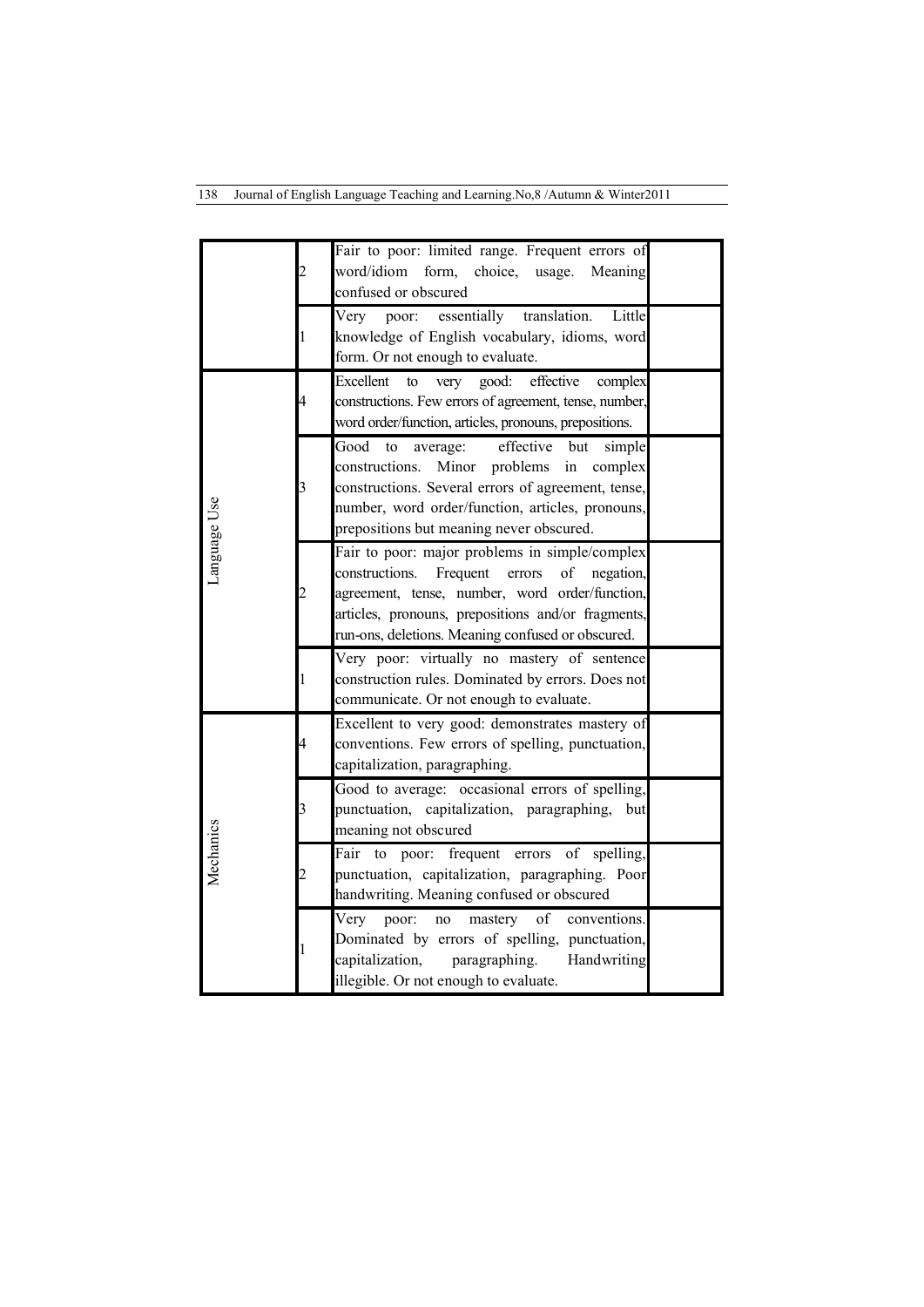## **Appendix B**

 $\mathsf{r}$ 

### **Self assessment checklist**

# **Student's name:**

## **Writing topic:**

|                                                                                                    | Yes(1) | No(0) |
|----------------------------------------------------------------------------------------------------|--------|-------|
| 1-Does your paragraph have a topic sentence?                                                       |        |       |
| 2-Does your topic sentence state the main idea of the paragraph?                                   |        |       |
| 3-Is your support specific enough to be convincing?                                                |        |       |
| 4-Do all your items of support clearly support the topic sentence?                                 |        |       |
| 5-Do you explain your support fully so the relation to the topic<br>sentence is clear (coherence)? |        |       |
| 6-Do you have transitions at the critical locations (coherence)?                                   |        |       |
| 7-Does everything mentioned in the paragraph is related to your<br>main idea?                      |        |       |
| 8-Have you checked the punctuation of the sentences?                                               |        |       |
| 9-Have you checked the spelling of the words you are unsure of?                                    |        |       |
| 10-Have you checked the grammaticality of the sentences?                                           |        |       |

| Total score: 7-10 | 4-6 | $0 - 3$          |
|-------------------|-----|------------------|
| <b>Excellent</b>  | Ok  | <b>Need work</b> |

**Student comment: Teacher comment:**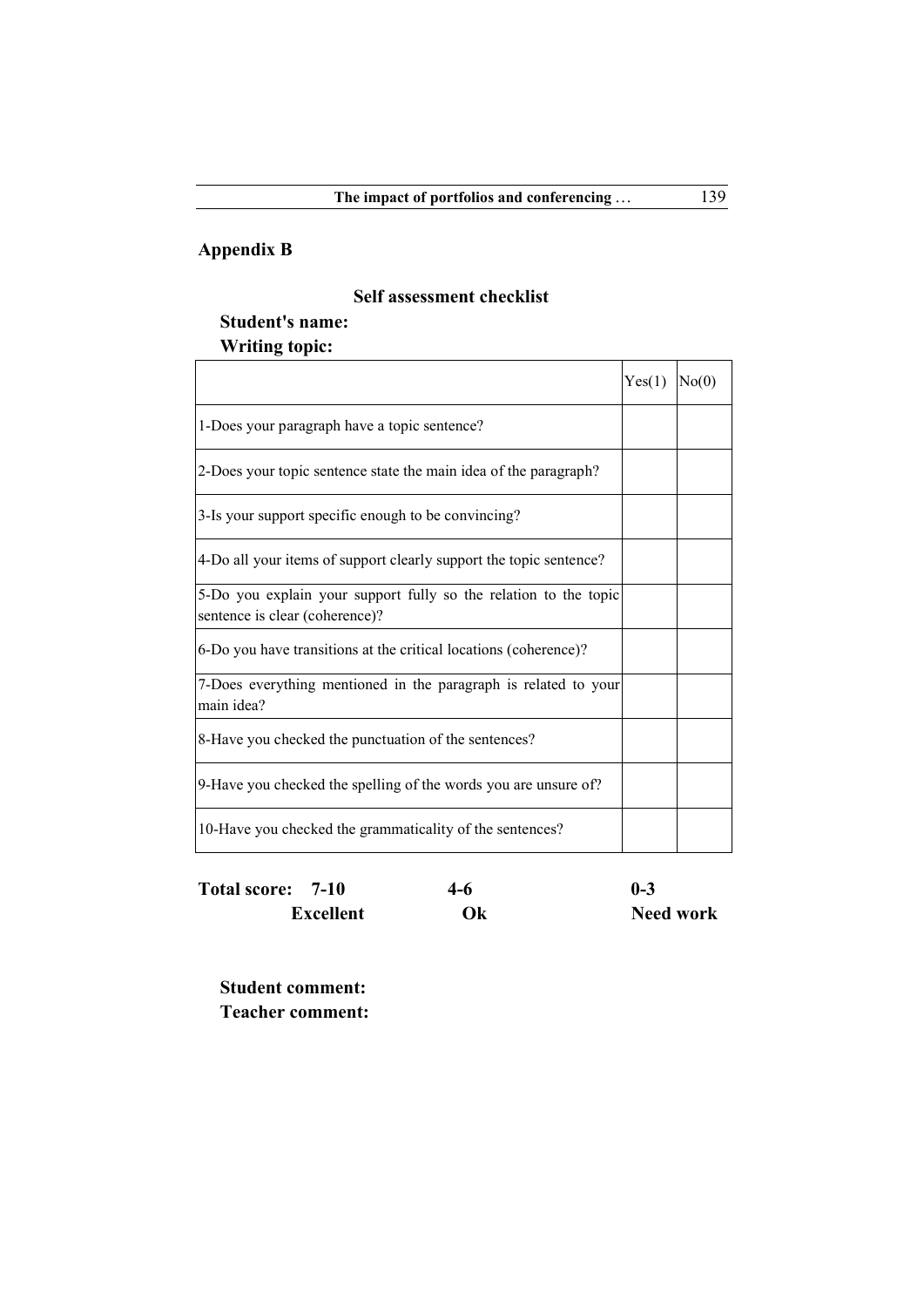## **Appendix C Conferencing Checklist**

## **Directions:**

Ask the following questions in a comfortable, face to face setting. The teacher should assure students that he/she is only interested in their thoughts strengths and weaknesses in order to help them on writing.The teacher can ask students to elaborate their answers by asking questions such as:

- Can you tell me more about it?
- What else do you suggest?

Ask following questions at the very first conference:

- What do you think about your writing ability?
- Do you think you are a successful writer?
- Who is a successful writer?
- What do you do if you have problem in writing?
- What strategies do you use to improve your writing?

Ask the following question when each paragraph is written:

- What is your strength?
- What is your weakness?
- Do you think you have been a successful writer?
- What will you do to improve your paragraph?

#### **Topic sentence**

- What is the main idea you want to talk about?
- Is your main idea mentioned in the topic sentence?

#### **Support**

- Do you think you have been successful in convincing the reader?
- Are your supports convincing enough?

#### **Coherence**

Are your supports related to the topic sentence (main idea)?